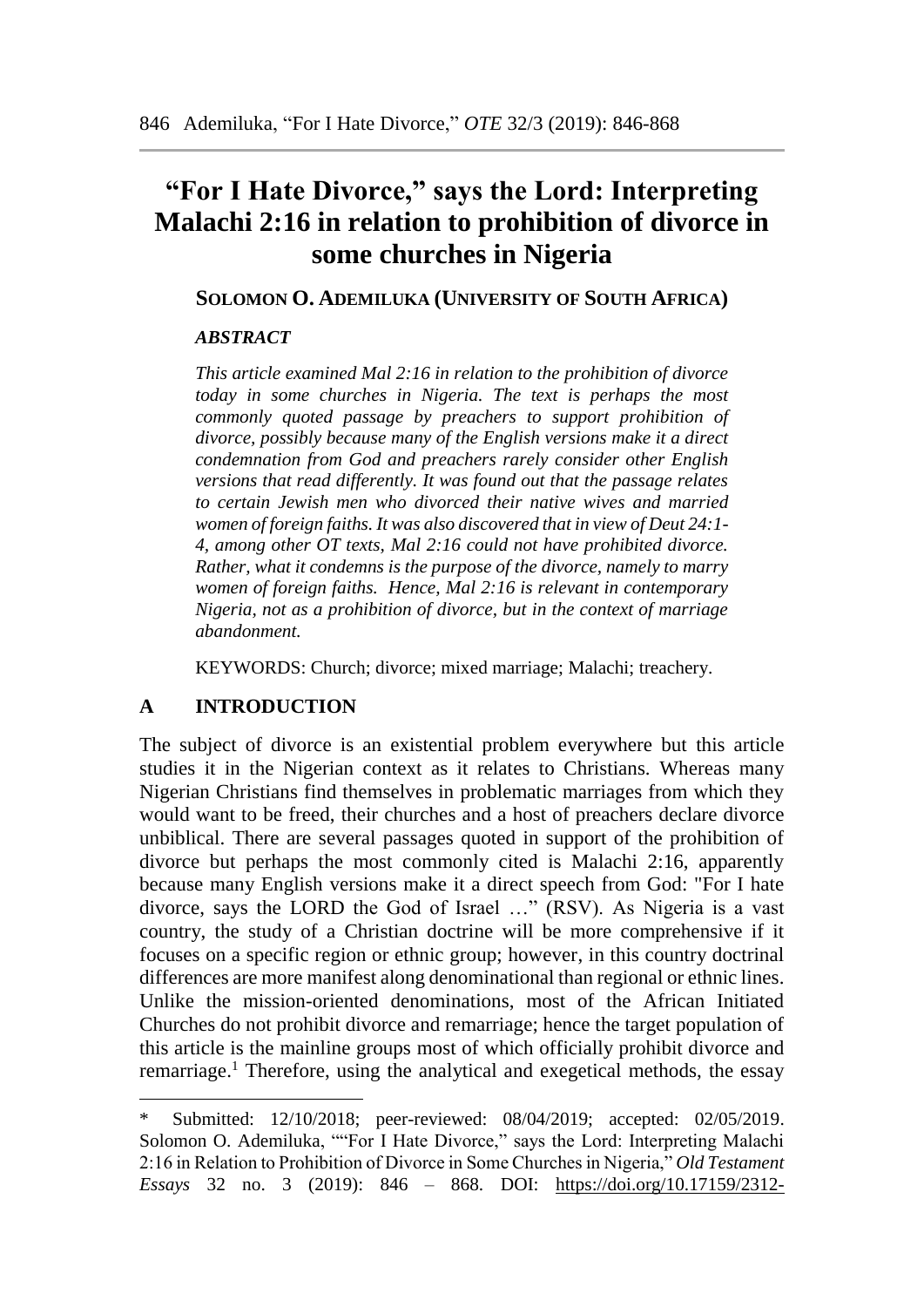examines the intent of Mal 2:16 in relation to the prohibition of divorce by these churches and some Nigerian preachers. The article employs the analytical approach in studying the citation of Malachi 2:16 as a prohibition of divorce by these churches and preachers; while it exploits the exegetical method for the study of Mal 2:10-16 with a view to ascertaining the intent of verse 16. To achieve its aim, the article first examines the use of Mal 2:16 in the prohibition of divorce by some Nigerian churches and preachers; it then does a brief introduction to the book of Malachi. Next, it discusses the figurative and literal interpretations of Mal 2:10-16, and subsequently Mal 2:16 as it relates to divorce. Finally, the article brings out the relevance of Mal 2:16 in the Nigerian context.

# **B MALACHI 2:16 AND PROHIBITION OF DIVORCE IN NIGERIA**

In the traditional African society, the generally accepted norm was that marriage was indissoluble. One significant factor that assisted this concept was the fact that marriage was not an affair between two individuals but an alliance between two families. Family involvement was very conspicuous right from declaration of intention to the wedding ceremony. This practice often acted as a social support and security for marriage in that whenever a crisis threatened the survival of the marriage, the family would intervene and save it.<sup>2</sup> As a result of this, divorce was very rare.<sup>3</sup> A major factor that could warrant divorce was barrenness of a wife.<sup>4</sup> This was because unlike in western society where marriage was person-oriented, "that is, the concept of marriage as companionship," in the traditional African setting marriage was fertility-oriented.<sup>5</sup> In Mbiti's explanation, in Africa, "The supreme purpose of marriage is to bear children to build a family, to extend life and to hand down the living torch of existence … [hence] if there is not yet a child in the marriage people do not consider it to be

l

[<sup>3621/2019/</sup>v32n3a5.](https://doi.org/10.17159/2312-3621/2019/v32n3a5)

The categorisation is, however, not that strict because some of the new AICs prohibit divorce while some of them do not.

Takim A. Ojua, Felicia E. Lukpata and ChimezieAtama, "Exploring the Neglect of African Family Value Systems and its Effects on Sustainable Development," *American Journal of Human Ecology* 3/3 (2014), 43-44.

<sup>3</sup> Joachim Oforchukwu, "A Biblical and Theological Study (Analysis) of Marriage and Divorce among *Igbo* Catholic Christians (Nigeria)," M. A. Thesis, South African Theological Seminary, 2010, 45.

<sup>&</sup>lt;sup>4</sup> Even barrenness of a wife might not necessarily lead to divorce of the wife; in most cases the result was polygamy (John S. Mbiti, *African religions and philosophy* [Heineman: London, 1969], 133).

Mary R. Emenusiobi, ["Africa: A Continent of Love for Life and Children,](http://maryrosanna4life.blogspot.com/2013/09/africa-continent-of-love-for-life-and.html)" *Evangelsus-life Africa, online,*[http://maryrosanna4life.blogspot.com/;](http://maryrosanna4life.blogspot.com/) cf. Alexander I. Abasili, "Seeing Tamar through the Prism of African Woman: A Contextual Reading of Genesis 38", *Old Testament Essays*24/3 (2011), 567.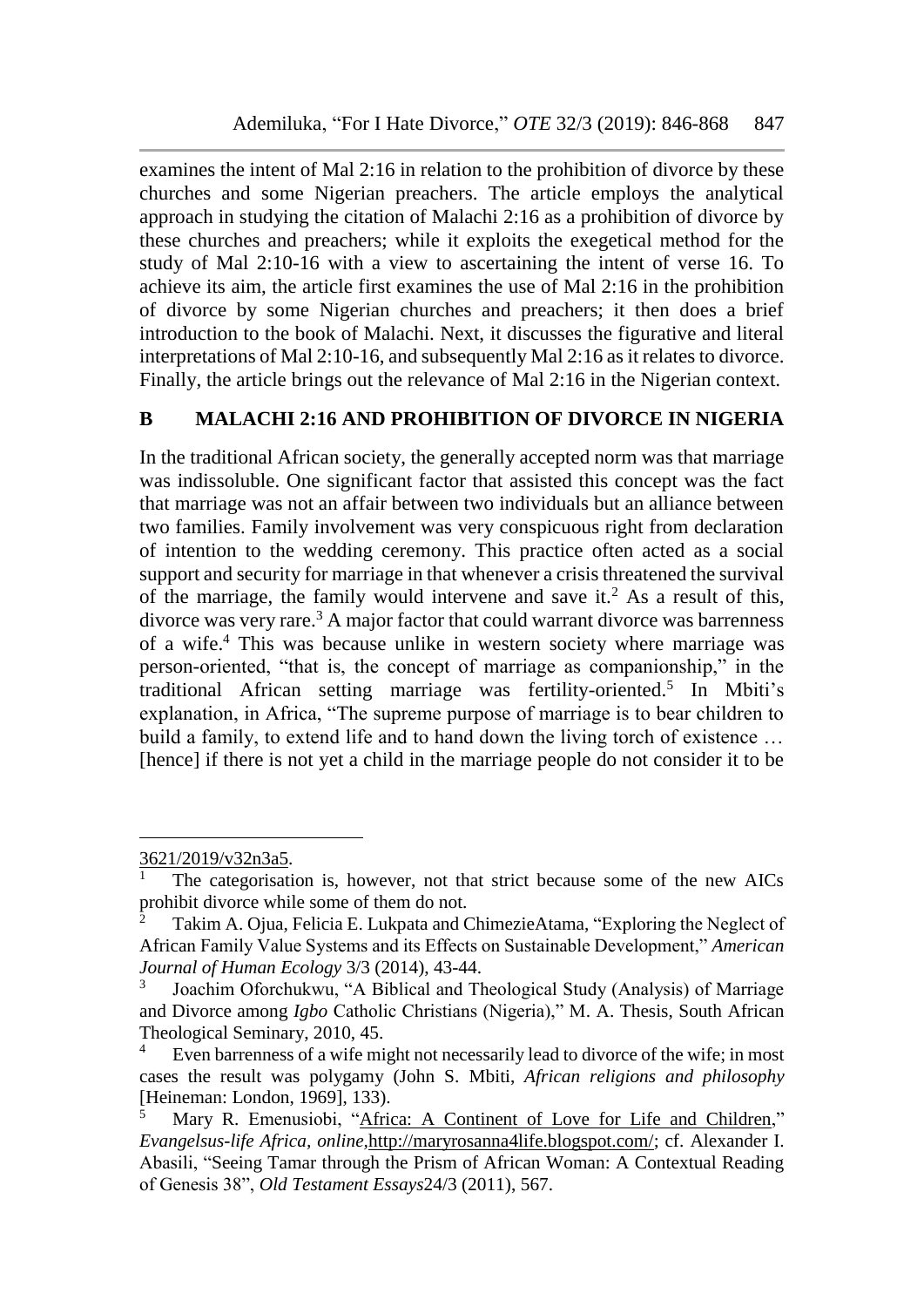a marriage [and] there is no guarantee that the marriage will endure."<sup>6</sup> In the past, it was as if a barren woman deliberately refused to "give her husband children, [so] she was considered to have failed him – and society – in the most serious way possible. And if he chose to consider his marriage null and void and send her back to her family, society - and the woman herself - would agree."<sup>7</sup>

However, Christianity came with a different notion of marriage. In the Christian perspective marriage is not instituted solely for procreation but also for companionship. Therefore, "marriage persists as a whole manner and communion of life and maintains its value and indissolubility, even when despite the often intense desire of the couple offspring is lacking."<sup>8</sup> The church views Christian marriage as a covenant more than a contract as husband and wife become one flesh and only death can break this bond; this means that Christian marriage can be dissolved only by death.<sup>9</sup> In Nigeria the first generation of churches, namely, the mission-oriented denominations, inherited this concept of marriage in which divorce is forbidden for whatever reason. Some of the later generations, the African Initiated Churches, departed from this doctrine as their members do practise polygamy, divorce and remarriage.<sup>10</sup> However, this article focuses on those denominations and preachers who proclaim an outright prohibition of divorce, relying on biblical passages, particularly Malachi 2:16.

The commonest context for the declaration that divorce is forbidden is the solemnization of marriage, the occasion during which couples are admonished to adhere to the Christian tenets on marriage.' "One of these tenets is the dogma of 'for better for worse,' which means the couple must accept the consequences of their decision whatever the outcome, good or bad;"11 that is, divorce is not allowed. As earlier mentioned, most of the mainline denominations officially adhere to this teaching, in which couples are expected to "endure whatever

<sup>6</sup> John S. Mbiti, Mbiti, *African religions and philosophy* (London: Heineman, 1969), 132-133;

cf. Hephzibah Egede, "The Social Stigmatisation of Involuntary Childless Women in Sub-Saharan Africa: The Gender Empowerment and Justice Case for Cheaper Access to Assisted Reproductive Technologies?" PhD Thesis, Cardiff University, Wales, 2015, 65; Elijah E. Baloyi, "Gendered Character of Barrenness in an African Context: An African Pastoral Study," *In Die Skriflig* 51/1 (2017), a2172. [https://doi.org/](https://doi.org/10.4102/ids.%2020v51i1.2172) [10.4102/ids. 20v51i1.2172.](https://doi.org/10.4102/ids.%2020v51i1.2172)

<sup>7</sup> "Marriage and the Family in Africa" *unlabelled*, online, [http://www.cormacburke](http://www.cormacburke.or.ke/node/288) [.or.ke/node/288.](http://www.cormacburke.or.ke/node/288)

<sup>8</sup> Oforchukwu, "A Biblical and Theological Study (Analysis) of Marriage and Divorce," 57.

<sup>9</sup> Oforchukwu, "A Biblical and Theological Study (Analysis) of Marriage and Divorce," 63.

<sup>&</sup>lt;sup>10</sup> Samuel W. Kunhiyop, *African Christian Ethics* (Nairobi: WordAlive), 250.<br><sup>11</sup> Ushe Anonga, "Pola of the Church in Marriage," *The Guardian* 26 Nov

<sup>11</sup> Usha Anenga, "Role of the Church in Marriage," *The Guardian* 26 November 2017, [https://guardian.ng/opinion/role-of-the-church-in-marriage/.](https://guardian.ng/opinion/role-of-the-church-in-marriage/)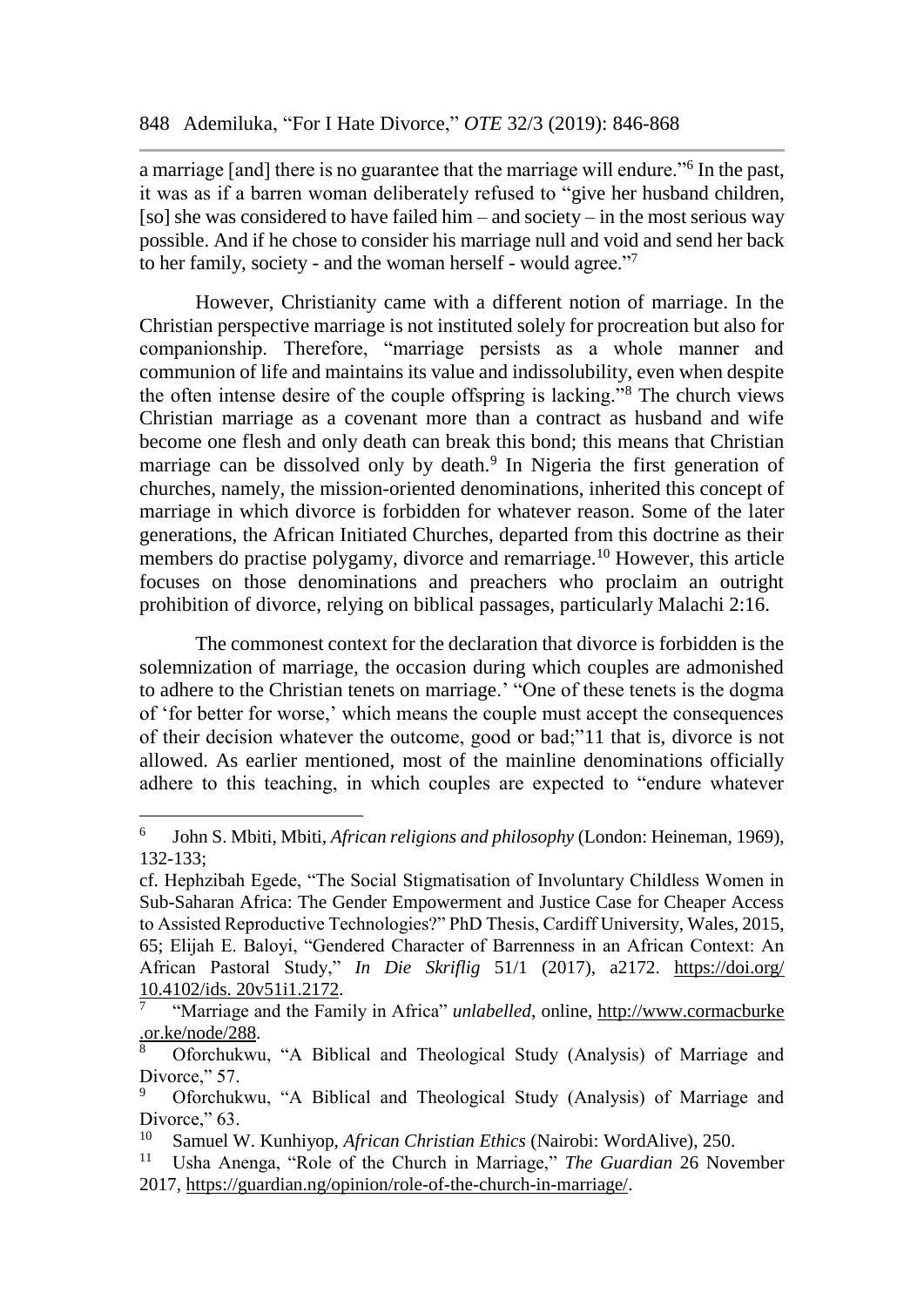challenge they are facing … even at the risk of their lives."12 For example, the Constitution of the Diocesan Synod of the Diocese of Lagos West (Anglican Communion) emphasises that "The Church believes that marriage, by divine institution is a life-long and exclusive union and partnership between one man and one woman. Indeed the Church's rites at marriage ceremonies state as much. It is a union that endures till 'death do us part.'"13 Perhaps, the definiteness of the prohibition of divorce can be illustrated with the position of the Roman Catholic Church. In obedience to Jesus' teaching,

> … the Church believes that marriage is a lifelong bond (cf. Mt 19:1- 10)…The Catholic Church does not permit divorce for valid sacramental marriages. In fact a valid sacramental marriage is impossible to dissolve thereby making divorce not possible if the marriage was sacramental. In marriage the two become one flesh in a union joined by God (Mk 10:8-9). … So for a marriage that meets the requirements of being a sacrament, divorce in the Catholic Church is not possible.<sup>14</sup>

Oforchukwu, however, mentions that the Catholic Church may cause physical separation of a couple for various causes such as "adultery or lapse into infidelity or heresy on the part of husband or wife"<sup>15</sup> but the marriage remains intact.

Nevertheless, the Catholic Church practices what it calls marriage annulment which can easily be confused with divorce, even though the denomination maintains that the two are different from each other. Whereas divorce is a civil law decree from the state, an annulment occurs when,

> … a Church tribunal declares that a marriage thought to be valid … actually fell short of … the essential elements required for a binding union… [Hence] an annulment basically says that the Sacrament of Matrimony never took place to begin with… [Thus whereas] a civil divorce basically says that what was once a marriage is no longer

<sup>12</sup> "Divorce Law and Practices among Christians," *Refworld Nigeria*, http://www.ref world.org/docid/50aa3f7a2.html.

<sup>13</sup> BamboAdesanya, "Marriage, Divorce and Succession: The Legal Aspects, paper presented at a seminar marking the tenth anniversary of the Diocese of Lagos West on 12 June 2009," online, [https://tinyurl.com/y7yxd34v.](https://tinyurl.com/y7yxd34v)

<sup>14</sup> Tessy Moore, "Why it's Hard to get a Divorce in Catholic Church," *City People Magazine* May 11 2017, online, [http://www.citypeopleonline.com/hard-get-divorce](http://www.citypeopleonline.com/hard-get-divorce-catholic-church/)[catholic-church/.](http://www.citypeopleonline.com/hard-get-divorce-catholic-church/)

<sup>15</sup> Oforchukwu, "A Biblical and Theological Study (Analysis) of Marriage and Divorce," 62.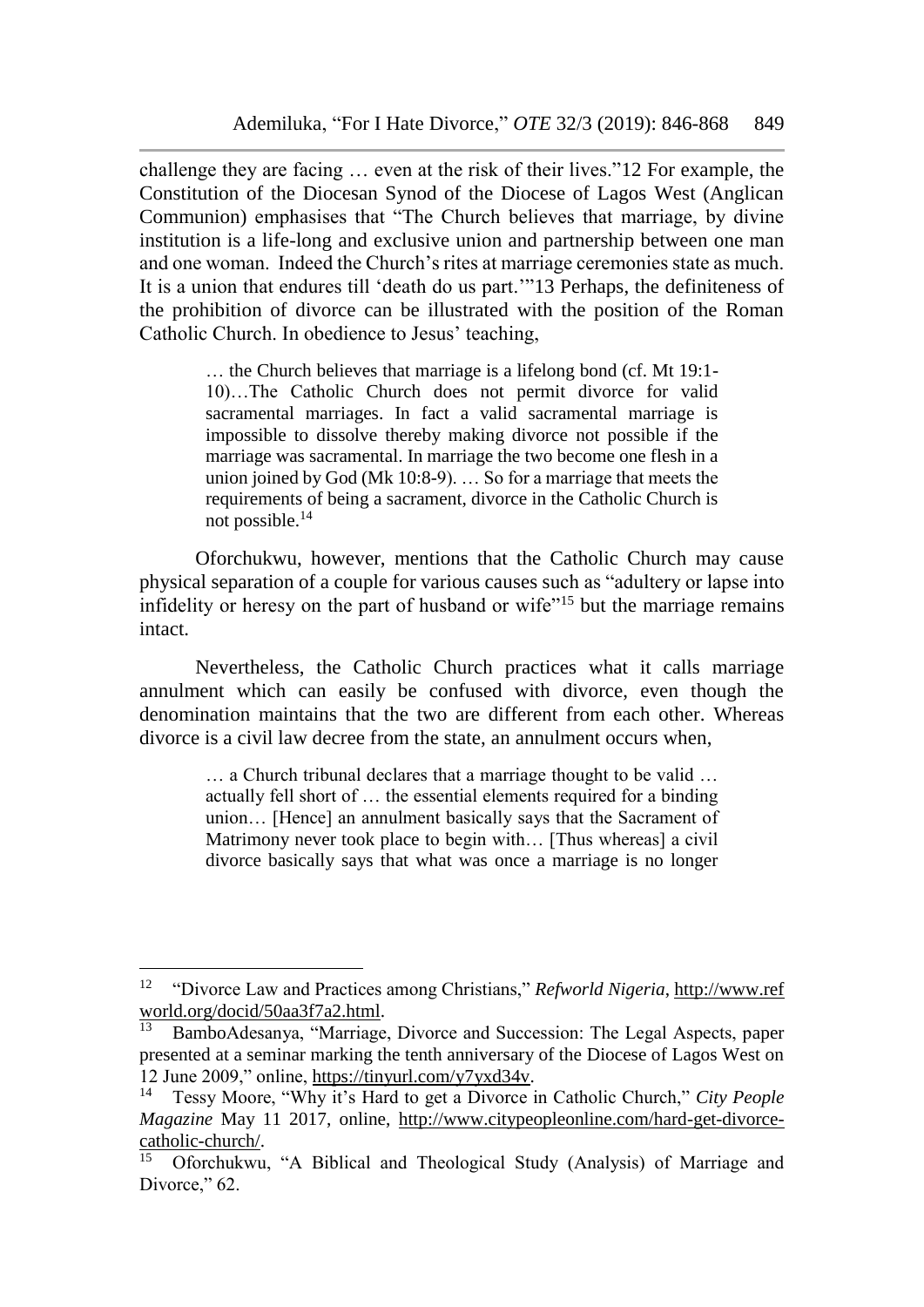#### 850 Ademiluka, "For I Hate Divorce," *OTE* 32/3 (2019): 846-868

amarriage… a Church annulment declares that the Sacrament of Matrimony didn't occur from day one.<sup>16</sup>

Frequently, preachers in Nigeria condemn divorce relying on the Malachi passage. Pastor Adeboye of the Redeemed Christian Church of God, basing his sermon on Malachi 2:13-16, once declared that "divorce represents a kind of bereavement because out of it comes severe damage and destruction of important personal relationships. God hates divorce …."<sup>17</sup> According to Oni, "No matter what view one takes on the issue of divorce, it is important to remember Malachi 2:16: 'I hate divorce, says the LORD God of Israel.'"<sup>18</sup>In the same vein, Fayemiwo, citing Mal 2:16, declares that "the Holy Bible says emphatically that the True Lord God Almighty is against divorce."<sup>19</sup> Also preaching on divorce, Dada wonders why "we take pleasure in doing what God hates and think it will not have consequences …. God says 'I hate divorce' -Malachi 2:16."<sup>20</sup> Another preacher accuses Christians who divorce their wives of being guilty of what Prophet Malachi condemned in his book. The Jews in the day of Malachi "whimsically got rid of their faithful wives, just to make room for [new ones]... It's what prompted Prophet Malachi to write: one should not be disloyal to the wife he took in his youth. 'I hate divorce,' says the Lord God of Israel."<sup>21</sup>

Thus, relying on Mal 2:16 many preachers quote God as saying he hates divorce. Later on the article compares several English translations of the text with the Masoretic Text (MT) with a view to determining which is the most probable translation. Now, the work considers a brief introduction to the book of Malachi.

#### **C A BRIEF INTRODUCTION TO THE BOOK OF MALACHI**

l

The book of Malachi opens with "The oracle of the word of the Lord to Israel by Malachi" (1:1, RSV). Unlike in the other prophetic books, this superscription gives no information concerning the prophet's ancestry or place of birth; neither

<sup>16</sup> Moore, "Why it's Hard to get a Divorce in Catholic Church," http://www.city peopleonline.com/hard-get-divorce-catholic-church/.

<sup>17</sup> "Pastor Adeboye's Advice on Marriage: God Hates Divorce," *NaijaGist.com*, [https://naijagists.com/pastor-adeboyes-advice-on-marriage-god-hates-divorce.](https://naijagists.com/pastor-adeboyes-advice-on-marriage-god-hates-divorce/)

<sup>18</sup> Olamide Oni, "10 Things the Bible says about Divorce," *Pulse.ng*, https://www. pulse.ng/communities/religion/marriage-10-things-the-bible-says-about-divorce-id442 1823.

<sup>19</sup> MoshoodFayemiwo, "Born-again Christians and their Worldly Views on Marriage," *Nigeriaworld*,<https://nigeriaworld.com/feature/publication/fayemiwo/>[103117.](https://nigeriaworld.com/feature/publication/fayemiwo/103117)

<sup>20</sup> Amos Dada, "Don't Divorce Your Spouse." *Nigeriaworld*, [https://nigeriaworld.](https://nigeriaworld.com/feature/publication/amos-dada/061817)  [com/feature/publication/amos-dada/061817.](https://nigeriaworld.com/feature/publication/amos-dada/061817)

<sup>21</sup> "Can a Christian Divorce and Remarry?" *Nairaland Forum,*https://www.naira land.com/3120389/christian-divorce-remarry.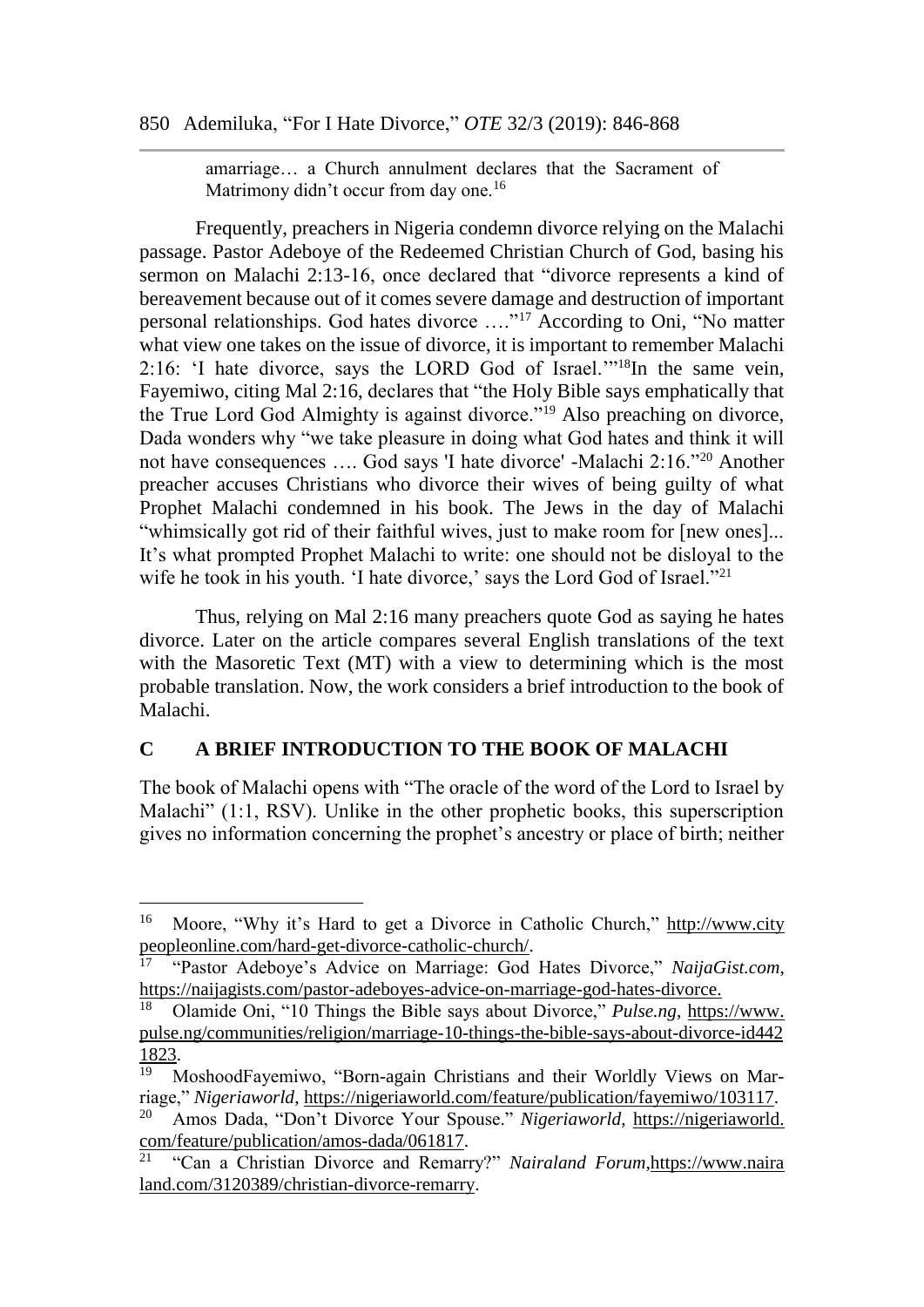is he called a prophet.<sup>22</sup> In view of the terseness of the introduction and the fact that the Hebrew מלאכי) Malachi) literally means 'my messenger,' some scholars contend that 'Malachi' is not a proper name but a pen name. The prophecy originally circulated as an addition to the book of Zechariah.<sup>23</sup> But there are others who hold that there was a prophetic individual named Malachi.<sup>24</sup> Redditt opines that the book of Malachi in its present form is a redaction from two previously existing collections authored by a non-Zadokite Levite at the Jerusalem temple.<sup>25</sup> However, scholars seem to be in agreement in fixing the date of Malachi to the post-exilic era (or the Persian period). Matthews, for example, places the book between 500 and 450 B. C. E. because it "reflects the activities of the priestly community immediately after the reconstruction of the Jerusalem temple" in  $515$ .  $26$ 

In studying the theological purpose of Malachi scholars have identified six so-called disputations couched in a somehow unique format. In a disputation the prophet gives a charge to the accused, followed by "a hypothetical audience response, and an answer that leaves the accused with no further recourse."<sup>27</sup> A good example is found 2:17:

You have wearied the LORD with your words. Yet you say, "How have we wearied him?" By saying, "Everyone who does evil is good in the sight of the LORD, and he delights in them."

At the heart of these disputations stands the covenant, three of which are mentioned explicitly, namely, "the covenant with Levi (2:8), the covenant of the fathers, and the covenant of marriage (2:10-16)."<sup>28</sup> Hence, in the six disputations Hugenberger recognises Malachi's wake-up call to his fellow-Israelites, in their cynicism and religious malaise, "to renewed covenant fidelity."<sup>29</sup> In the first of the disputations (1:2-5) the prophet defends the reality of God's elective love for Israel, which calls for their covenantal obedience and sincere worship. In the second one (1:6-2:9) Malachi identifies the ways in which the priests were dishonouring God, for which he castigates them. In the opinion of Hugenberger

l

<sup>22</sup> TremlerLongman III & Raymond B. Dillard, *An Introduction to the Old Testament* (Grand Rapids, Michigan: Zondervan, 2006), 497).

<sup>23</sup> Christian J. Gertz, Angelika Berlejung, Konrad Schmid, & Markus Witte, *T&T Clark Handbook of the Old Testament* (London: T&T Clark Int'l, 2012), 521.

<sup>24</sup> Gordon P. Hugenberger, "Malachi" in *New Bible Commentary*, ed.Donald. A. Carson, Gordon J. Wenham, J. Alec Motyer, and Richard T. France (Nottingham: IVP, 1994), 883; cf.Longman & Dillard, *An Introduction to the Old Testament,* 498.

<sup>25</sup> Paul Redditt, "The Book of Malachi in its Social Setting," *The Catholic Biblical Quarterly* 56/2 (1994), 241.<br><sup>26</sup> Matthews *The Habrer* 

<sup>&</sup>lt;sup>26</sup> Matthews, *The Hebrew prophets and their social world: an introduction*, 194.<br><sup>27</sup> Poloja "Malashi's use of  $72.54$ "

<sup>&</sup>lt;sup>27</sup> Boloje, "Malachi's use of חורה<sup>"</sup> 254.<br><sup>28</sup> Longman & Dillard *Introduction to t* 

<sup>28</sup> Longman & Dillard, *Introduction to the OT*, 500.

<sup>29</sup> Hugenberger, "Malachi," in *New Bible Commentary*, 884.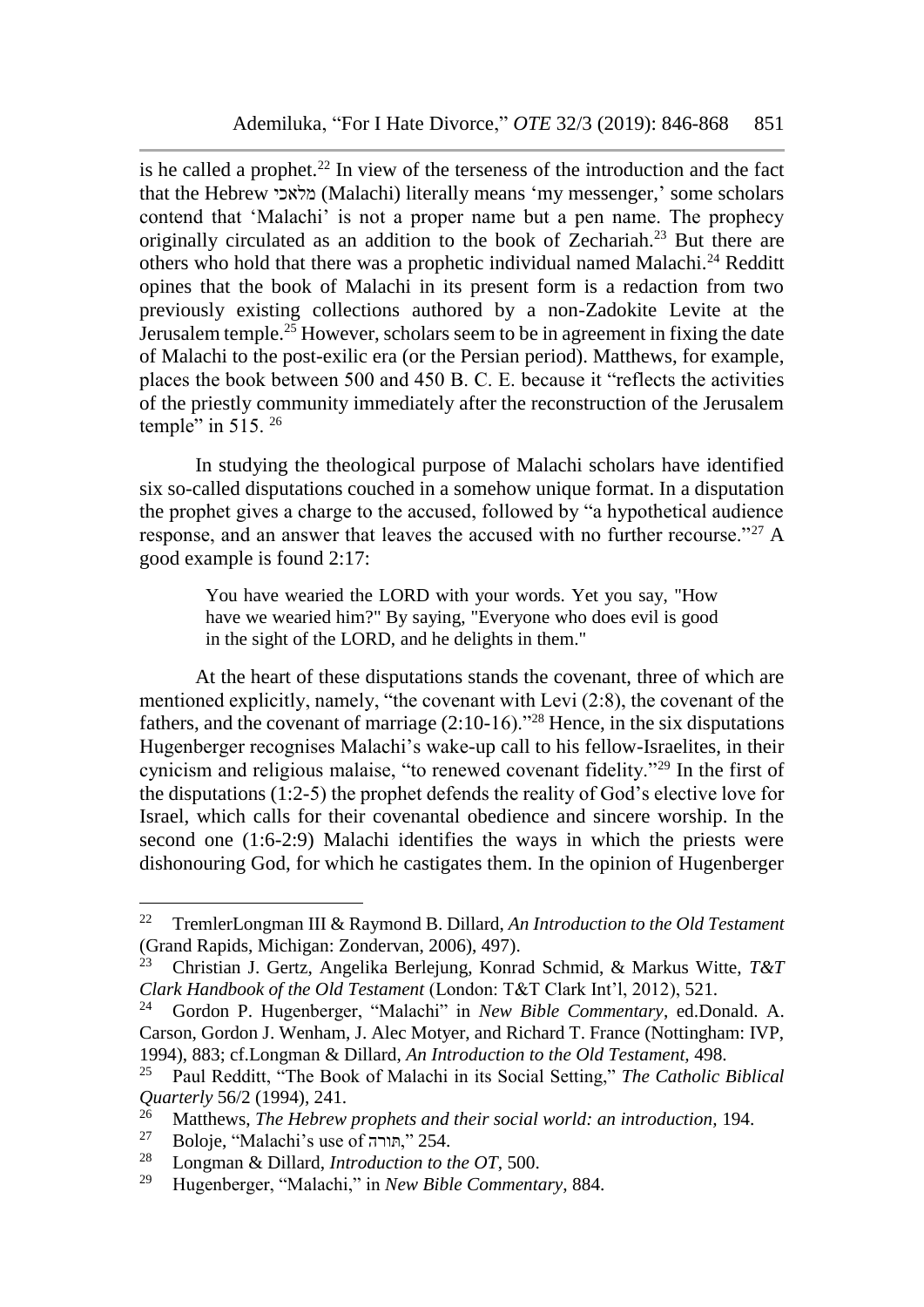in 2:10-16, the third disputation, the message concentrates on interfaith marriage between the Israelites and foreign women as unfaithfulness to Israel's covenant with Yahweh, as well as divorce as infidelity against covenanted marriages between husbands and wives.<sup>30</sup> In the fourth of the disputations  $(2:17-3:5)$ , the prophecy turns eschatological as the author foretells future vindication for the righteous which will take place when the messenger of the covenant comes to judge the wicked. In 3:6-12, which is the fifth disputation, Malachi returns to the issue of the people sacrificing poor offerings to the Lord, for which reason they had experienced material adversity. In 3:13-4:3, the sixth disputation, the author assures the Israelites who thought that evildoers had escaped divine justice due to their prosperity, that they will yet be judged, while Yahweh will vindicate those who fear him. Chapter 4:4-6 seems to be a summary of the prophecy in which the audience is enjoined to "remember the law of Moses and the promise of Elijah and the coming day of the Lord."<sup>31</sup>To ascertain the most probable translation and interpretation of Mal 2:16, in the following section the article undergoes an exegesis of 2:10-16.

## **D MALACHI 2:10-16: THE FIGURATIVE VERSUS LITERAL INTERPRETATION**

Although there seems to be two ideas treated in Mal 2:10-16, one in 10-12, the other in 13-16, both are connected by the opening phrase of verse 13, שניתׁ וזאת שוׂתעּ") and this second [thing] you do"). Thus, the two sections "condemn two parallel, though not necessarily related, marital offenses."<sup>32</sup> The first offense is described as Israel's unfaithfulness to one another, which profanes their covenant with Yahweh who is Israel's Father and Creator (v. 10). It also apparently involves mixed marriages with people of foreign religions (11-12). The second section (13-16) is generally attested to be problematic. In verse 13 the men of Judah were distressed because God would not accept their offerings and was withholding blessings from them, which verse 14 puts down to "their broken marriage vows"<sup>33</sup>to the wives of their youth and covenant, marriage to which God was a witness. Verse 15 is rather obscure but seems to emphasise the understanding of marriage as a covenant, $34$  and warns against "treacherous" dealings against one's wife."<sup>35</sup>Verse 16 is also problematic but it is clear that it condemns divorce, apparently as violence against the divorced.

 $30<sup>°</sup>$ As shown presently, some give this portion a figurative interpretation as against the literal expressed here.

<sup>31</sup> Hugenberger, "Malachi," in *New Bible Commentary*, 884.

<sup>32</sup> Hugenberger, "Malachi," in *New Bible Commentary*, 886.

<sup>33</sup> Carl J. Laney, "No Divorce and no Remarriage," in *Divorce and Remarriage: Four Christian Views*, ed. Wayne H. House (Illinois: Intervarsity Press, 1990), 29.

<sup>&</sup>lt;sup>34</sup> Hugenberger, "Malachi," in *New Bible Commentary*, 887.<br><sup>35</sup> Laney, "No Divorce and no Remarriage "30

Laney, "No Divorce and no Remarriage,"30.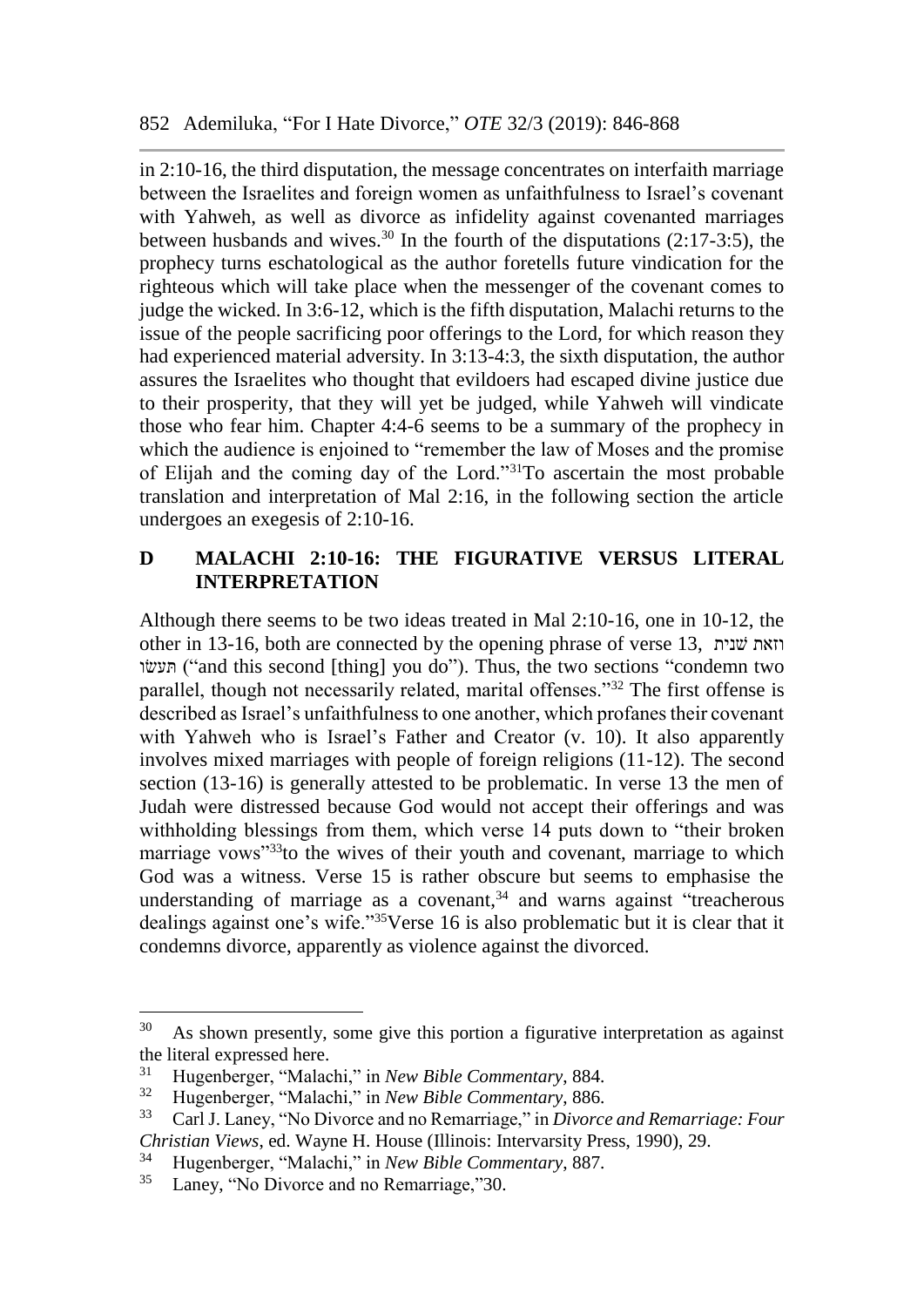There are two main approaches to the interpretation of Mal 2:10-16, namely the figurative and literal interpretations. The figurative approach postulates that the passage refers not to literal marriage but marriage as a metaphor for Israel's relationship with Yahweh.<sup>36</sup>O'Brien takes this position, making reference to prophetic passages (such as Hos 2:7; Jer 2:2; 3:7-11; 3:20; 31:32; Ezk 16:60) that commonly compare the relationship between Yahweh and Israel to that of husband and wife. According to her,

> Within these passages Yahweh is always analogous to the male, and the female figure is Israel, Judah or Jerusalem. The people's failure to worship Yahweh exclusively is compared to adultery, which in turn is a matter of shame for the male and deserving of punishment for the female. In terms of recurrent vocabulary, Yahweh is said to have 'married' the land; infidelity is called 'treachery;' and 'youth' often is considered the time of happiness and fidelity… [Hence] Malachi utilizes this prophetic discourse of idolatry as adultery. $37$

Similarly, Matthews asserts that Mal 2:10-16 "is actually a metaphorical reference to the marriage between Israel and Yahweh under the covenant,"<sup>38</sup> even though he recognises that in this, unlike other prophetic texts, Israel is the husband while the wife is Yahweh. Matthews believes that if the Malachi passage is interpreted as a reference to human marriages, it would contradict the demands made by Ezra and Nehemiah (Ez 9:1-10:5; Neh  $13:23-31$ )<sup>39</sup> that mixed marriages must be dissolved or annulled.<sup>40</sup> Some scholars are in favour of a syncretistic interpretation of Mal 2:10-16, contending that the phrase  $\epsilon$ בת־אל (the daughter of a foreign god) in verse 11 must refer to a goddess. It is observed that the expression is "totally uncommon and ambiguous,"<sup>41</sup> and that if it was meant to designate foreign women, as some who hold the literal view claim, the phrase would have been expressed as נכריות שיםׁנ) e.g., as in 1 Kgs 11:1, 8; Ez 10:2; Neh 13:26) since an ordinary woman is never called a daughter of a god.<sup>42</sup> To buttress this view, it is also observed that the language of verses 10-12 is strikingly "saturated with cultic associations."<sup>43</sup>

<sup>36</sup> Hugenberger, "Malachi," *New Bible Commentary*, 887.

Julia M. O'Brien, "Judah as Wife and Husband: Deconstructing Gender in Malachi," *Journal of Biblical Literature* 115/2 (1996), 246.

<sup>&</sup>lt;sup>38</sup> Matthews, *The Hebrew prophets*, 196.<br><sup>39</sup> It is commonly agreed that Malachi sh

It is commonly agreed that Malachi shares the same socio-historical context with Ezra-Nehemiah, and addresses similar social issues.

<sup>40</sup> Matthews, *The Hebrew prophets*, 196.

<sup>41</sup> Markus Zehnder, "A Fresh Look at Malachi 2:13-16," *Journal of Biblical Literature* 53/2 (2003), 229.

<sup>42</sup> Beth Glazier-McDonald, "Intermarriage, Divorce, and the *Bat-'el Nekar*: Insights into Mal 2:10-16," *Journal of Biblical Literature* 106/4 (1987), 604.

<sup>43</sup> Zehnder, "A Fresh Look at Malachi 2:13-16," 228.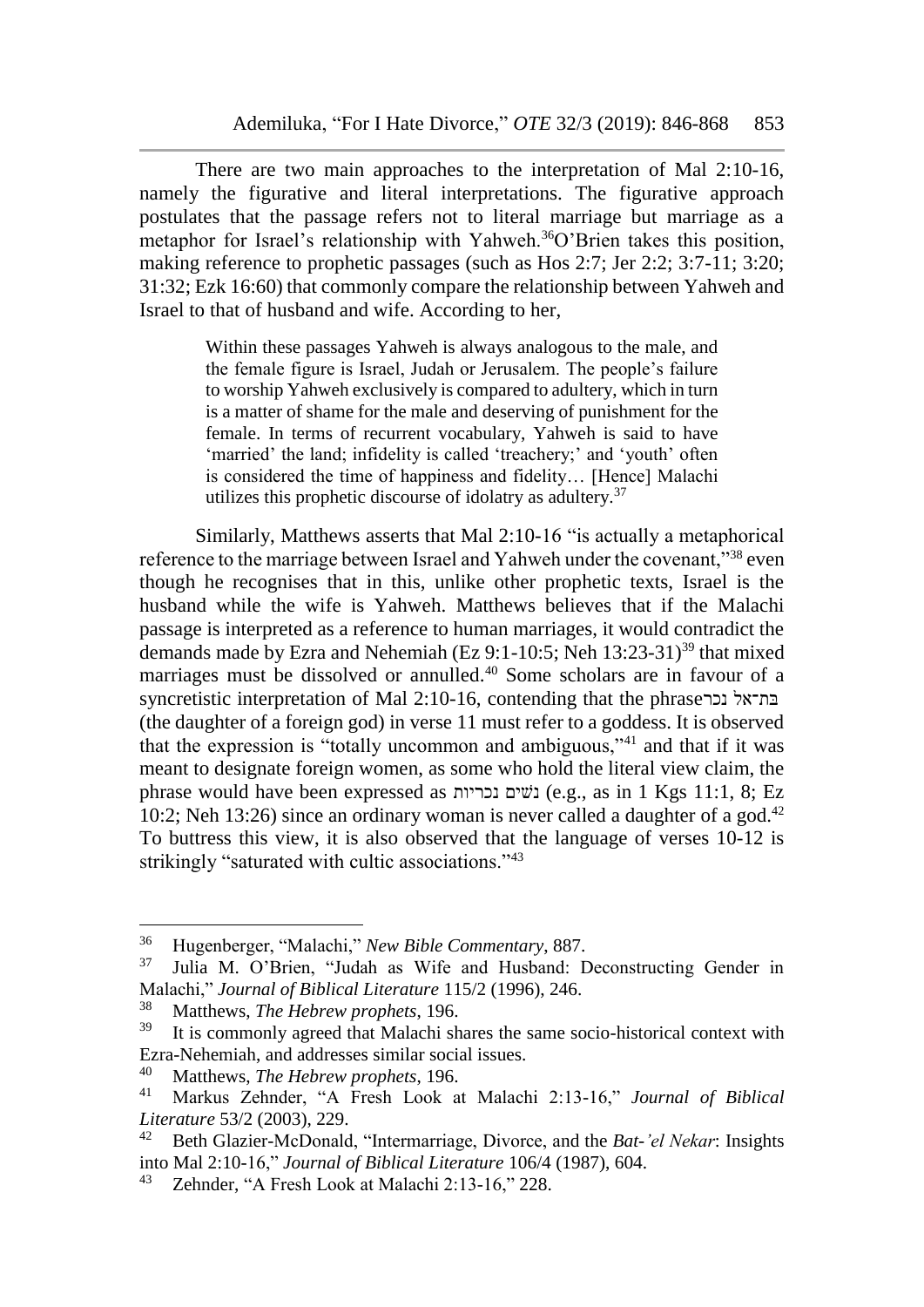#### 854 Ademiluka, "For I Hate Divorce," *OTE* 32/3 (2019): 846-868

However, a figurative interpretation based on the views expressed above needs to be re-examined. In the first place, the view that Yahweh is wife in metaphorical marriage relationship is foreign to the well-known prophetic traditions. As Hugenberger rightly notes, "everywhere else in scripture where the marriage metaphor appears God is uniformly depicted as the husband, not the wife, as would be the case here."<sup>44</sup> For this reason, a figurative interpretation of Mal 2:10-16 would contradict this normal "order in which Israel is the bride and Yahweh the groom."<sup>45</sup>

Furthermore, it may not be correct that נכר בת־אלּ can only refer to a goddess. As Glazier-McDonald observes, such a view would imply that 'the children of Yahweh' (Deut 14:1; 32:19; Hos 11:1; Isa 1:2) would be gods, whereas the term indisputably applies to the people of Israel. In the same vein, the Moabites are called sons and daughters of Chemosh in Num 21:29 and they are not gods but worshipers of the Moabite god.<sup>46</sup> More importantly, both linguistic and religious reasons have been plausibly suggested for the use of בת־ּ נכר אל insteadof נכריות שיםׁנ in verse 11. A linguistic link is observable between בתּ and יהודה in that the singular subject יהודה demands a singular object, hence "the concept of Judahite men as children of Yahweh (v.10a) is best matched by the designation of the foreign women as 'daughter of another god.'"<sup>47</sup> The preference of נכר בת־אלּ over נכריות שיםׁנ is also explicable from the religious perspective as marriage with women of foreign religious background had implications in "the religious domain due to their non-Jahwistic affiliation."<sup>48</sup> As expressed by Glazier-McDonald, the sentence בעלּנכר בת־אלּ" graphically demonstrates the consequences of intermarriage. Marriage to a foreign woman meant that her god and cult were allied with that of Yahweh and, as a result, his paternity, his creative effort as אל on Israel's behalf is obscured, even rejected or usurped."<sup>49</sup> Glazier-McDonald asserts that the expression נכריות שיםׁנ cannot adequately evoke all these associations. This explanation may in turn account for the phenomenon of a language strikingly associated with cultic expressions earlier observed.

If נכר בת־אלּ designates foreign women, a literal interpretation of condemnation of divorce in Mal 2:16 does not contradict the demand for dissolution of mixed marriages in Ezra-Nehemiah, as some have suggested. In both Ezra-Nehemiah and Malachi Jewish men are accused of association with foreign women which indicates that the two contexts deal with the same problem

<sup>44</sup> Hugenberger, "Malachi," in *New Bible Commentary*, 887.

<sup>&</sup>lt;sup>45</sup> Zehnder, "A Fresh Look at Malachi 2:13-16," 228.<br><sup>46</sup> Clazier McDonald "Intermarriage Diverse and the

<sup>46</sup> Glazier-McDonald, "Intermarriage, Divorce, and the *Bat-'el Nekar*," 604.

Zehnder, "A Fresh Look at Malachi 2:13-16," 228; cf. Glazier-McDonald, "Intermarriage, Divorce," 604.<br><sup>48</sup> Zohnder, "A Freeh Look,"

 $^{48}$  Zehnder, "A Fresh Look," 228.

<sup>49</sup> Glazier-McDonald, "Intermarriage, Divorce," 604.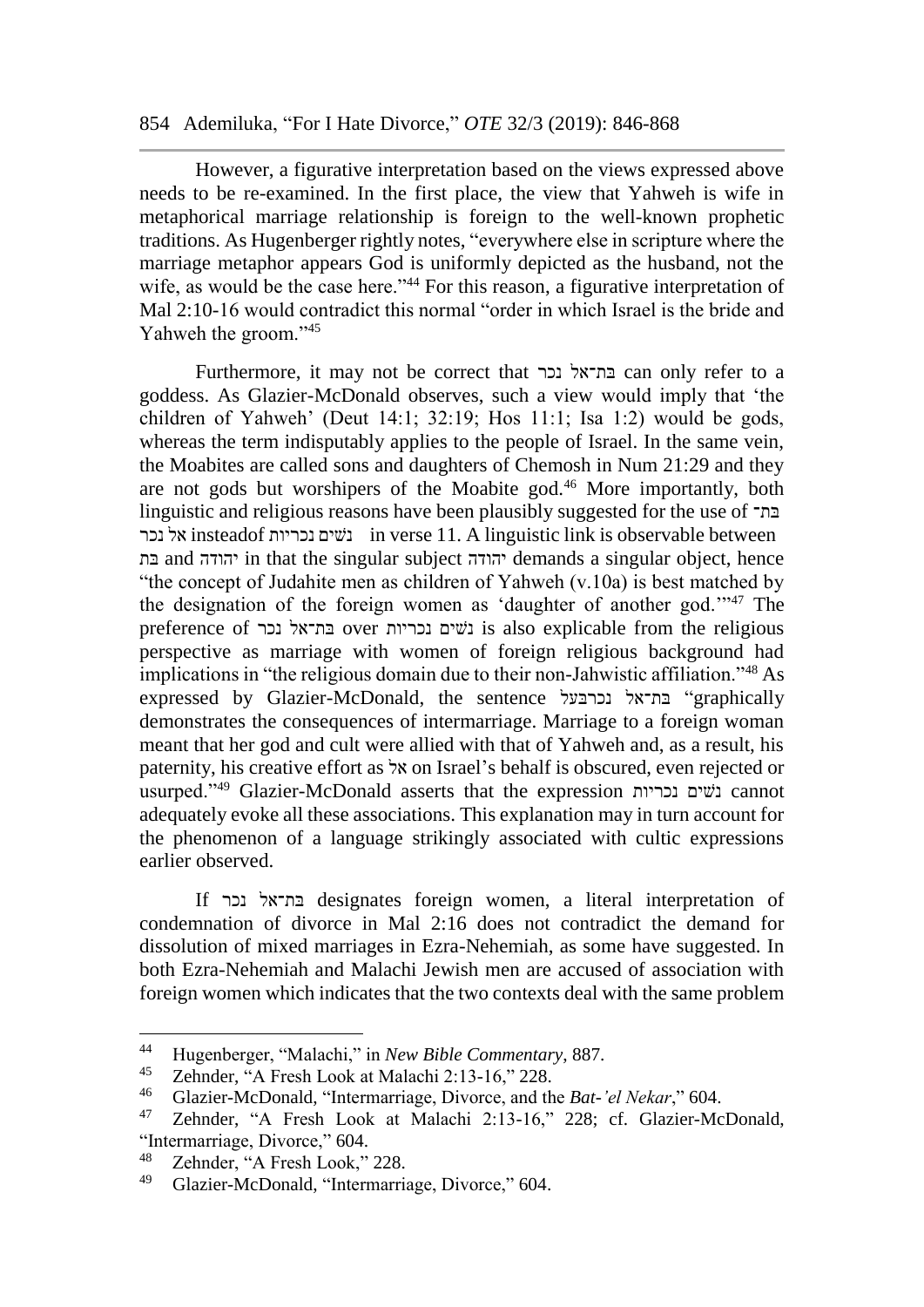of association with foreign nations as a violation of the law of Yahweh that Israel should dissociate herself from the heathen nations.<sup>50</sup> The lands of these nations were unclean, "Therefore give not your daughters to their sons, neither take their daughters for your sons …" (Ez 9:12; Neh 13:25; cf. Exod 34:16; Deut 7:3). The issue of divorce in both contexts is also related to this Mosaic Law. In Ezra-Nehemiah the demand for divorce is because of marriage with foreign women while in Malachi divorce is condemned because it is done in order to marry foreign women. Therefore, rather than being in contradiction, Mal 2:16 is perfectly in harmony with the demand for dissolution of mixed marriages in Ezra-Nehemiah. Nonetheless, Glazier-McDonald believes that both the figurative and literal interpretations are not mutually exclusive. In her view,

> [While] the literal interpretation that views these verses as a condemnation of intermarriage and divorce gives a not undue prominence to the social aspect of these actions, the figurative or syncretistic interpretation brings the religious consequences to the forefront … Taken alone, however, each of these interpretations is incomplete… Thus, any attempt to penetrate to the *ipsissima verba* of this oracle unit must take both into account.<sup>51</sup>

On the contrary, there are compelling factors that commend the literal interpretation over the figurative. Starting with the responses to the figurative approach, we have seen that the view of a metaphorical marriage in which Israel/Judah is husband and Yahweh is wife runs contrary to the normal pattern in the prophetic traditions. In that case נכר בת־אלּ בעלּ in Mal 2:11 is properly interpreted to refer to marriage with women of foreign religious affiliations. In this way, the literal interpretation of Mal 2:10-16 is supported by the demand for dissolution of foreign marriages in Ezra-Nehemiah. Furthermore, there are linguistic terms that are suggestive of real human relationships such as exist between husband and wife. This can be seen, for instance, in the expressions which are used in verse 14 to identify the women, viz. אשת נעוריך (the wife of your youth),בריתךּ שתׁא) your wife by covenant), and particularly the term חברתך (your companion). Also crucial is "the remark about Yahweh being witness of the relationship between these women and their husbands," also in verse  $14$ <sup>52</sup> This would not make much sense in a metaphorical marriage between Yahweh and Judah since the concept of witness to a marriage covenant must necessarily involve three parties; a marriage partner cannot be the witness in his/her own marriage. In verse 14, therefore, Yahweh is the third party, the witness between the husband and his wife. Hence Zehnder is right when he affirms that,

<sup>&</sup>lt;sup>50</sup> As noted earlier, it is hardly disputed that both of Malachi and Ezra-Nehemiah have the same historical context of the Persian period and address similar social problems.<br><sup>51</sup> Clazier McDonald "Intermersiane Diverse" 611

<sup>&</sup>lt;sup>51</sup> Glazier-McDonald, "Intermarriage, Divorce," 611.<br> $\frac{52}{7}$  Zehnder, "A Fresh Look," 229.

Zehnder, "A Fresh Look," 229.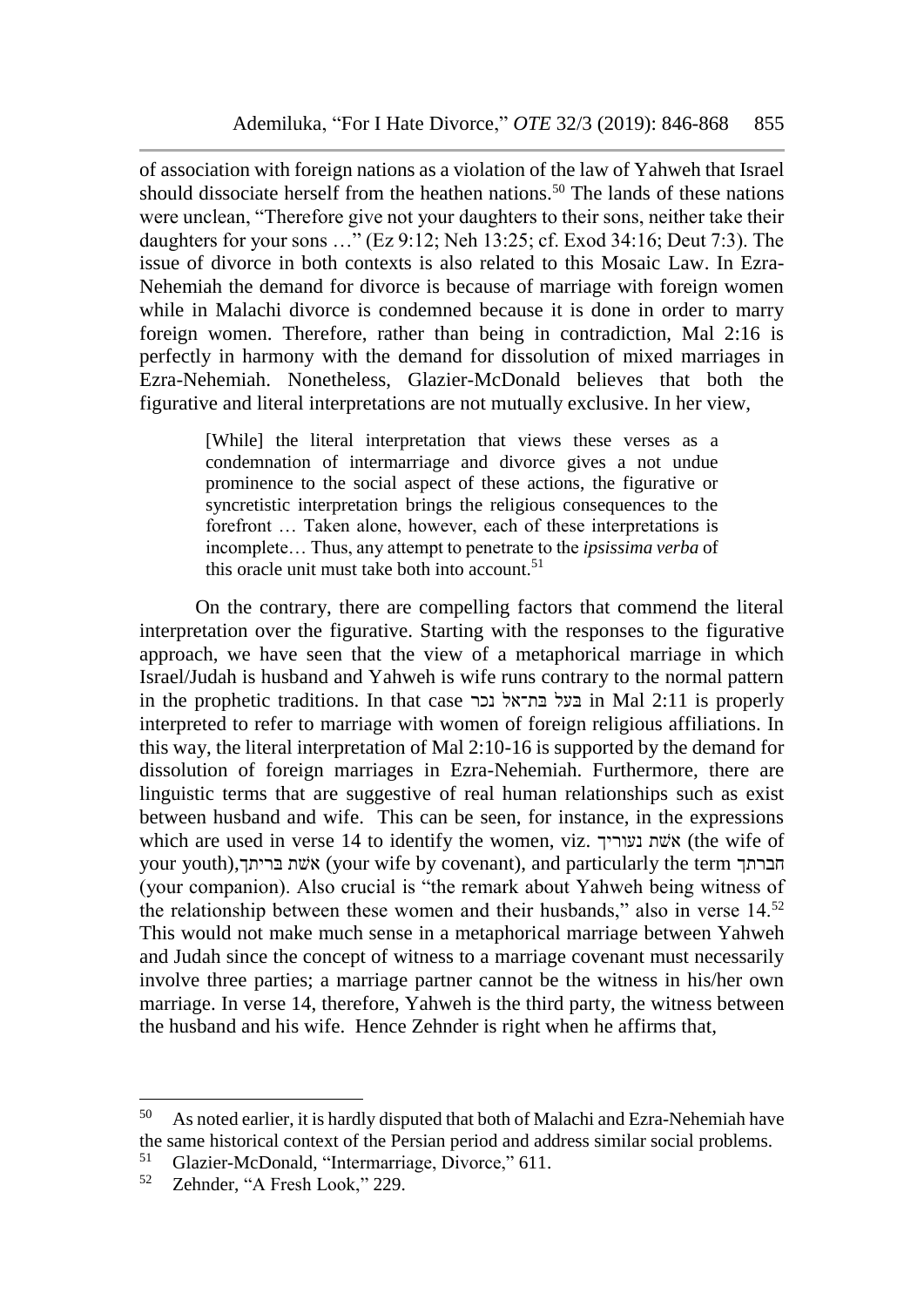… in Mal 2:13-16 the linguistic net that refers to real relations between a husband and his wife turns out to be very tight; by the same token, any clear hint that the verses should not be understood literally is missing. [These] factors indicate that verses 13-16 actually deal with conjugal relations between men belonging to the Yahwehcongregation and their wives. … This observation, in turn, makes it probable that the preceding 10-12 is not to be understood exclusively in the figurative sense, but rather has in mind marriages between members of the Yahweh-congregation and women of foreign faiths.<sup>53</sup>

The suggested link between verses 10-12 and 13-16 is also observable from the linguistic perspective, which would in turn support the literal interpretation. This has to do with the term בגד that occurs five times in the passage and has been translated as meaning 'faithless' or 'treacherous.' In verse 10 the prophet queries why the men of Judah were faithless to one another, and in the following verse gives his reason for this accusation, namely that they had married women of foreign faiths. In verse 14 the prophet identifies the wives of their youth as the ones "to whom you have been faithless," while in 15 he admonishes every Judahite man against being "faithless to the wife of his youth." It is significant to note that verse 16 opens with the conjunction כי which has severally been translated as 'for' thereby linking the verse with the preceding one. Thus, in verse 16 the prophet explains בגד in pragmatic terms as להּשׁ, the putting away of wives. This suggestion that by 'treachery' the author of Malachi 2:10-16 most likely had divorce in mind is buttressed by the fact that the verse ends with the admonition, "So take heed to yourselves and do not be faithless" (RSV). The two segments, Mal 2:10-12 and 13-16 is therefore harmonized by the word בגד, and this harmony suggests that in Mal 2:10-16 the author had in mind two basic issues, namely mixed marriages and divorce. As we shall see below, the proposition that Mal 2:10-16 focuses on mixed marriages and divorce would in turn support the view that Jewish men were divorcing their Jewish wives in order to marry foreign women. In conclusion Zehnder's summary is apposite:

> [W]hile in [Mal 2:10-12, the relationship of members of the Yahwehcongregation with women of foreign faiths is denounced, 13-16 deals with the faithlessness of the same addressees towards those women that belong to the Yahweh-congregation as they themselves do. Even if the text does not explicitly say so, one has to assume that the two aspects are interrelated: the addressed men break faith with their first, Israelite, wives because they marry women of foreign faiths.<sup>54</sup>

The conclusion that the Malachi passage is reference to human marriage and divorce has been supported by interpreters in various ways. Longman and

l

 $\frac{53}{54}$  Zehnder, "A fresh Look," 228.

Zehnder, "A Fresh Look," 230.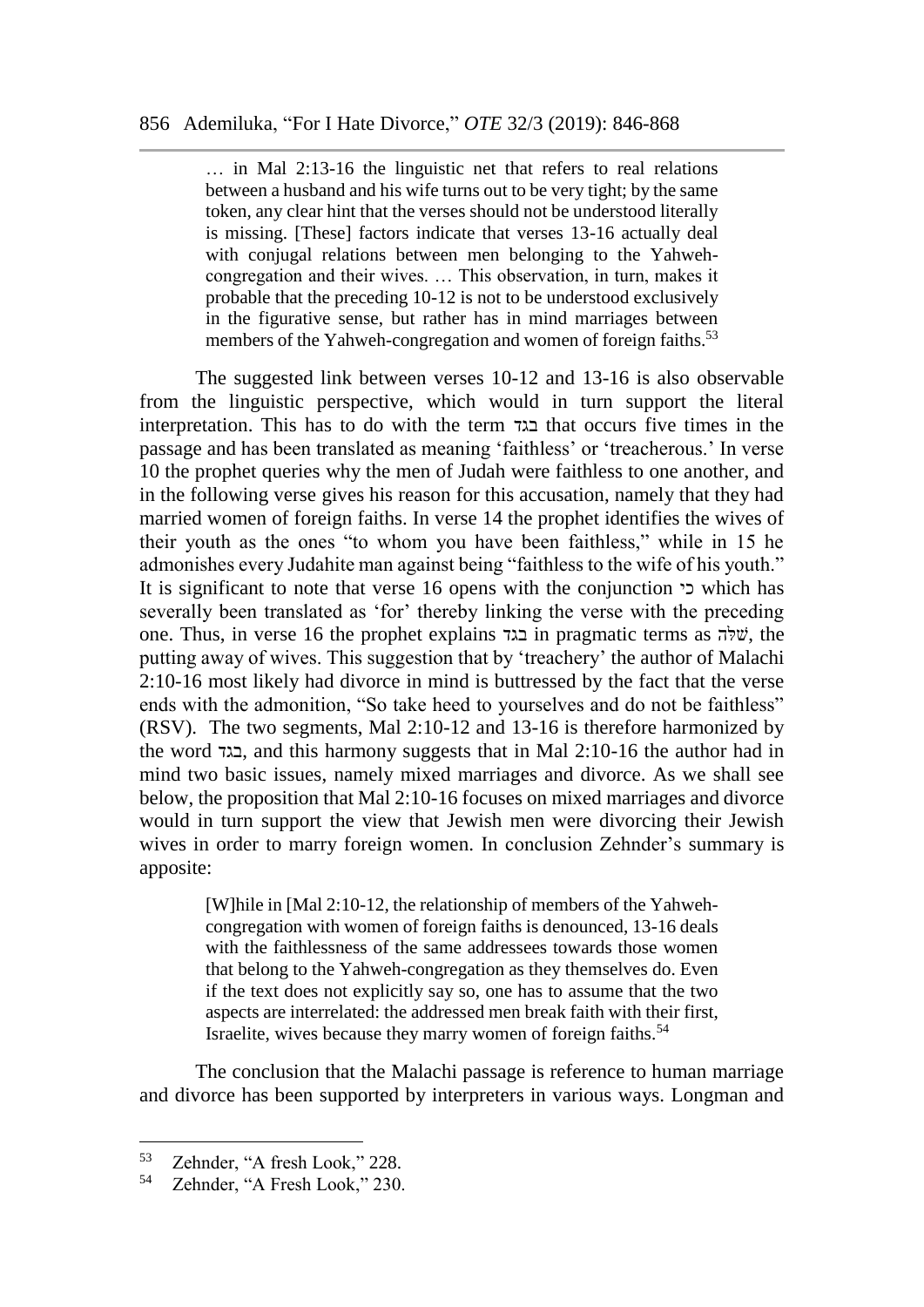Dillard simply state that "the Israelites were apparently divorcing their nativeborn wives in order to take up foreign wives who worshiped idols."<sup>55</sup> Drane attributes this act of the Jewish men to the fact they wanted "more attractive younger women,"<sup>56</sup> the view that is similar to that of Richards that the "men were deserting the 'wives of their youth'… to marry younger women."<sup>57</sup> According to Snyman, other interpreters have suggested other possible reasons for the behaviour of these men. Perhaps, "they wanted more security; or that the first wife held a place of honour and the new foreign wives would not tolerate a subordinate position in the household; or that there were all kinds of economic reasons for trading one's wife for a foreign woman."<sup>58</sup> However, as Zehnder appropriately notes, no other possible reasons for the divorces are adduced in the text apart from the relationship with women of foreign faiths. And for this reason, divorce became "an even greater ethical problem than had divorce been sought for another reason."<sup>59</sup> This scenario would further support the view of affinity with the problem of mixed marriages in Ezra-Nehemiah. However, there is an additional aspect in Malachi which is lacking in Ezra-Nehemiah, namely that relationships with foreign women "were contracted at the expense of previously existing marriages with Israelite wives," who were now not only being slighted in this way but even being sent away. $60$ 

Thus far this essay has argued in favour of the literal view that Mal 2:10- 16 treats the issues of mixed marriages and divorce. In the following section the article investigates the most probable intent of Mal 2:16 in relation to divorce.

## **E MALACHI 2:16 IN RELATION TO DIVORCE**

Mal 2:16 is one of the most difficult texts in the HB, so much that it has "engaged significant scholarly debate<sup>"61</sup> at least since the beginning of the twentieth century, being "the source for many discussions and suggested emendations."<sup>62</sup> This fact is reflected glaringly in the multiple, sometimes contradictory English translations of verse 16a. The MT reads כי־שנא שלח אמר יהוה אלהי ישראל וכסה חמס צבאות יהוה אמר שוׁעל־לבו. As it is, the text is in the perfect but, perhaps being an oracle it is usually translated in the present, in which case it would literally read, "For he hates sending away, says Yahweh the God of Israel, and he covers

<sup>55</sup> <sup>55</sup> Longman & Dillard, *Introduction*, 501.

<sup>&</sup>lt;sup>56</sup> John Drane, *Introduction to the Bible* 2<sup>nd</sup> ed. (Minneapolis: Fortress, 2012), 170.

<sup>57</sup> Larry Richards, "Divorce and Remarriage under a Variety of Circumstances," in *Divorce and remarriage: Four Christian views*, ed. Wayne House (Illinois: Intervarsity Press, 1990), 218.

 $^{58}$  Snyman, "A Theological Appraisal," 605.<br> $^{59}$  Zobndor "A Fresh Look" 230

 $^{59}$  Zehnder, "A Fresh Look" 230.<br> $^{60}$  Zehnder, "A Fresh Look" 221.

<sup>&</sup>lt;sup>60</sup> Zehnder, "A Fresh Look," 231.<br><sup>61</sup> O'Prior, "Judah as Wife and H

<sup>&</sup>lt;sup>61</sup> O'Brien, "Judah as Wife and Husband," 245.<br><sup>62</sup> Pussell, Fuller, "Text Critical Problems in

<sup>62</sup> Russell Fuller, "Text-Critical Problems in Mal 2:10-16," *Journal of Biblical Literature* 110/1 (1991), 50.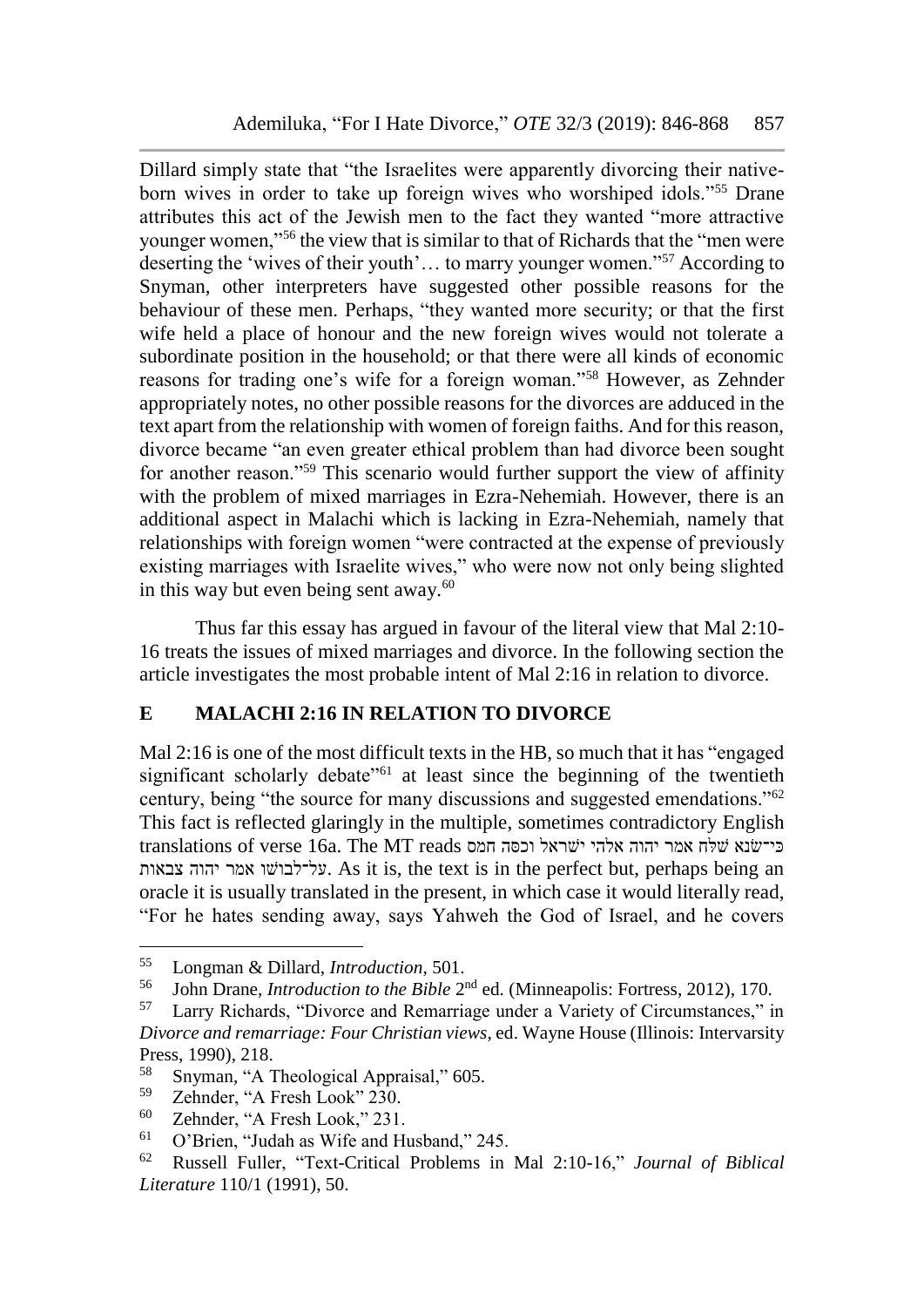violence upon his garment, says Yahweh of hosts."<sup>63</sup> The most conspicuous problem is the confusion created by the unlikely expression "For he hates sending away, says Yahweh the God of Israel;" hence as shown below some have noted correctly that the clause שראלׁי אלהי יהוה אמר must have been inserted later. Another problem is the question of the subject of the two main verbs, אוֹנא (to hate) and סהּכ) to cover), both being in the third person. If Yahweh is the one who hates, is he the one who also "covers violence upon his garment"? Out of the twelve English versions<sup>64</sup> consulted, nine make Yahweh the subject of שנא out of these nine, eight put verse 16a in the direct speech: "I hate divorce…." These eight may have all converted to direct speech the KJV's indirect, "For the LORD, the God of Israel, saith that he hateth putting away...." This may then explain the popular proclamation in sermons, as seen earlier, that God hates divorce. However, the ESV makes "the man," not God, the subject of both שנאׂ and סהּכ, rendering the passage as, "For the man who hates and divorces … covers his garment with violence." This is similar to the NIV's "The man who hates and divorces his wife … does violence to the one he should protect." A few translations seem to make the hating and putting away conditional, making לחּשׁ (sending away) contingent upon שנאׂ. For example, the DRA has "When thou shalt hate her put her away … but iniquity shalt cover his garment." Similarly, the GNV renders the verse as, "If thou hatest her, put her away … yet he covereth injury under his garment …." These last two seem to compound the problem as one part is in second person singular (thou) whereas the other is put in third person masculine singular (his/he), so that the reader does not know the relationship between "who hates" and "who covers violence upon his garment." The ESV of 2001 and NIV of 2011 are relatively recent publications, and this makes their departure from other translations very significant in that it indicates that the age-long question of the correct translation and meaning of Mal 2:16 may not have been resolved after all; for as demonstrated below there is evidence of efforts being made since the ancient times to resolve this problem. In other words, that Mal 2:16 is problematic is shown not only in the attempts at its translation but also in the history of its interpretation.

As regards the history of the interpretation of the text, there are witnesses from Qumran, the LXX, and the *Targum Jonathan<sup>65</sup>* which indicate that efforts

 $63$  שלח "to send away," is generally found in the piel to mean "to divorce" a wife (Hermann J. Austel "שלחׁ "in *TWOT* 2:928).

<sup>64</sup> The American Standard Version (ASV); the Douay-Rheims American Edition (DRA); the English Standard Version (ESV); the Geneva Bible (GNV); the New Jewish Publication Society (JPS); the King James Version (KJV); the New American Bible (NAB); the New International Version (NIV); the New Jerusalem Bible (NJB); the New Living Translation (NLT); and the Revised Standard Version (RSV); the World English Bible (WEB).<br> $^{65}$  Tergum 1

<sup>65</sup> Targum Jonathan on the prophets is one of those *targa* (or *targums*), Jewish Aramaic translations and explanations of books of the Hebrew Bible.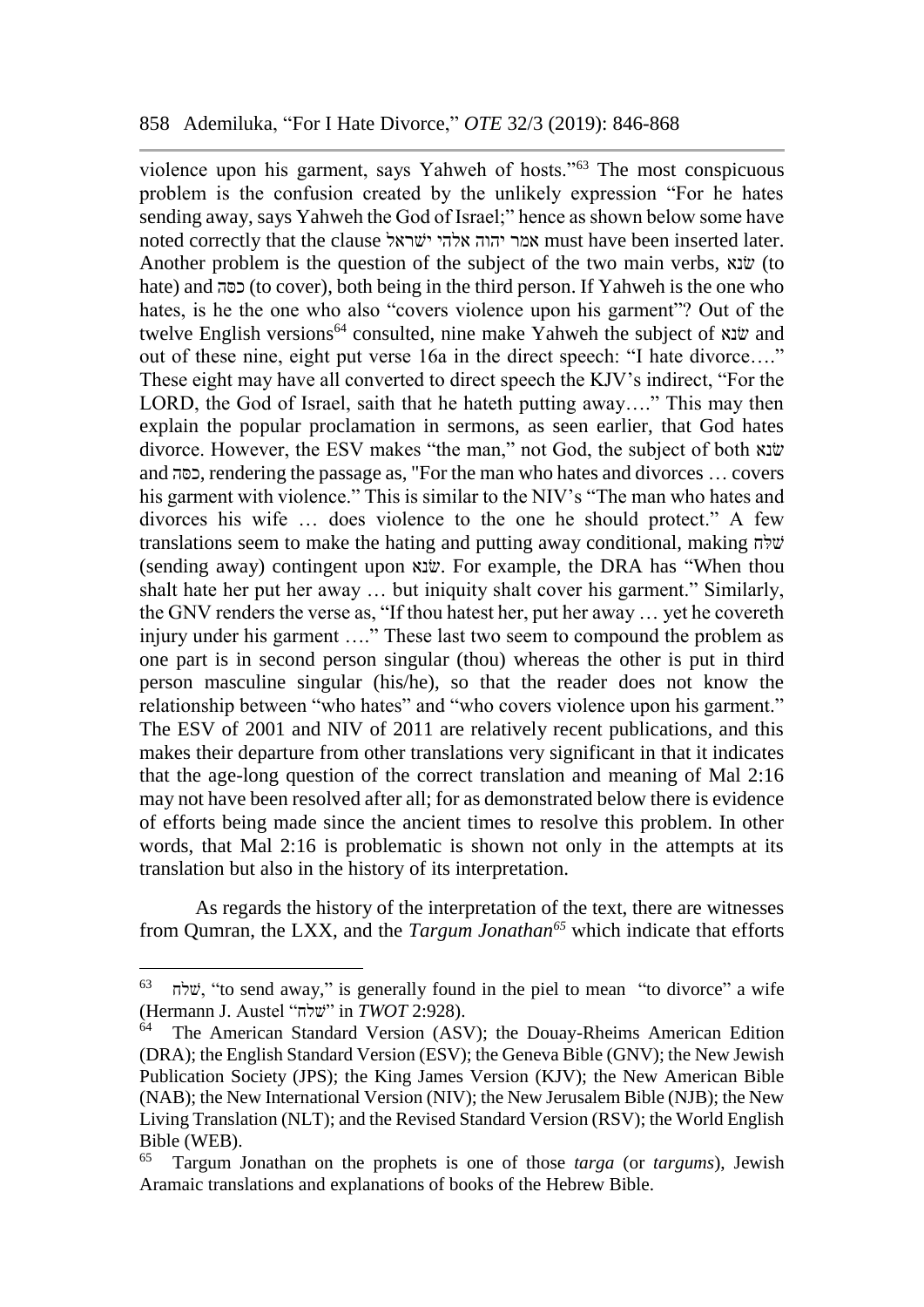were probably made to reinterpret the MT. For instance, this is seen in 4QXII<sup>a</sup>, a manuscript of the Minor Prophets from Cave 4 at Qumran, dated 150-125 B. C. E. that contains fragments from Mal  $2:10$  to the end of the book.<sup>66</sup> According to Fuller, in 4QXII<sup>a</sup> verse 16 opens with כי, which means "but if" in this context, and corresponds exactly to the reading of *Targum Jonathan*. Thus, in 4QXII<sup>a</sup>and the *Targum* the opening כי of the MT seems to have been understood as marking the beginning of a conditional clause. $67$  This might be so if attempt was being made to reconcile Mal 2:16 with Deut 24:1-4 which allows divorce for sexual immorality. This suggestion of possible effort at reconciliation is supported by Fuller who states that in  $4QXII^a$  is read as the masculine singular imperative of the Piel, as against the infinitive construct of the MT, the effect of which would be to allow for divorce. Fuller opines that,

> If this understanding is adopted, then the reading of  $4QXII^a$  may be translated … "if you hate (her) send (her) away!" [And] this translation of the text is in complete agreement with the text of the targum, the Vulgate, and it is close to one of the oldest Greek witnesses.<sup>68</sup>

Perhaps, it was the readings of these witnesses that informed the conditional translations of the DRA and GNV noted above. However, Jones objects to the assumption that the LXX has a condition and an imperative in the second person, maintaining that rather, it has a participle and a subjunctive. In that case, it does not say "If you hate divorce" but "If hating you divorce" (i.e., if you divorce out of hatred), with apodosis still to come as in the Hebrew.<sup>69</sup>

In view of the grammatical difficulty presented by the opening  $\vec{v}$ לה of the MT, some have suggested a repointing of this phrase. H. Ewald,  $70$  for example, repointed the perfect שנא
to participle and the infinitive construct  $\vec{v}$ as infinitive absolute. Van Hoonacker<sup>71</sup> improved on this and repointed the infinitive as a perfect to match סהּוכ in the apodosis. Adopting Van Hoonacker's repointing, Glazier-McDonald translated Mal 2:16a as "For one who divorces because of aversion... thereby covers his garment with violence ...."72 According to Jones, this is the reading supported by the LXX since the sixteenth century C. E. but, unfortunately, due to the assumption mentioned above that the

l

<sup>&</sup>lt;sup>66</sup> Fuller, "Text-Critical Problems," 47.<br><sup>67</sup> Evller, "Text Critical Problems," 55.

<sup>&</sup>lt;sup>67</sup> Fuller, "Text-Critical Problems," 55.<br><sup>68</sup> Evller, "Text Critical Problems," 55.

<sup>&</sup>lt;sup>68</sup> Fuller, "Text-Critical Problems," 55.<br><sup>69</sup> David C. Jones, "A Note on the L

<sup>69</sup> David C. Jones, "A Note on the LXX of Malachi 2:16," *Journal of Biblical Literature* 109/4 (1980), 684.

<sup>&</sup>lt;sup>70</sup> Cited in Jones, "A Note on the LXX," 683.<br><sup>71</sup> Cited in Jones, "A Note on the LXX," 683.

<sup>&</sup>lt;sup>71</sup> Cited in Jones, "A Note on the LXX," 683.<br><sup>72</sup> Cited in Jones. "A Note on the LXX," 683.

Cited in Jones, "A Note on the LXX," 683.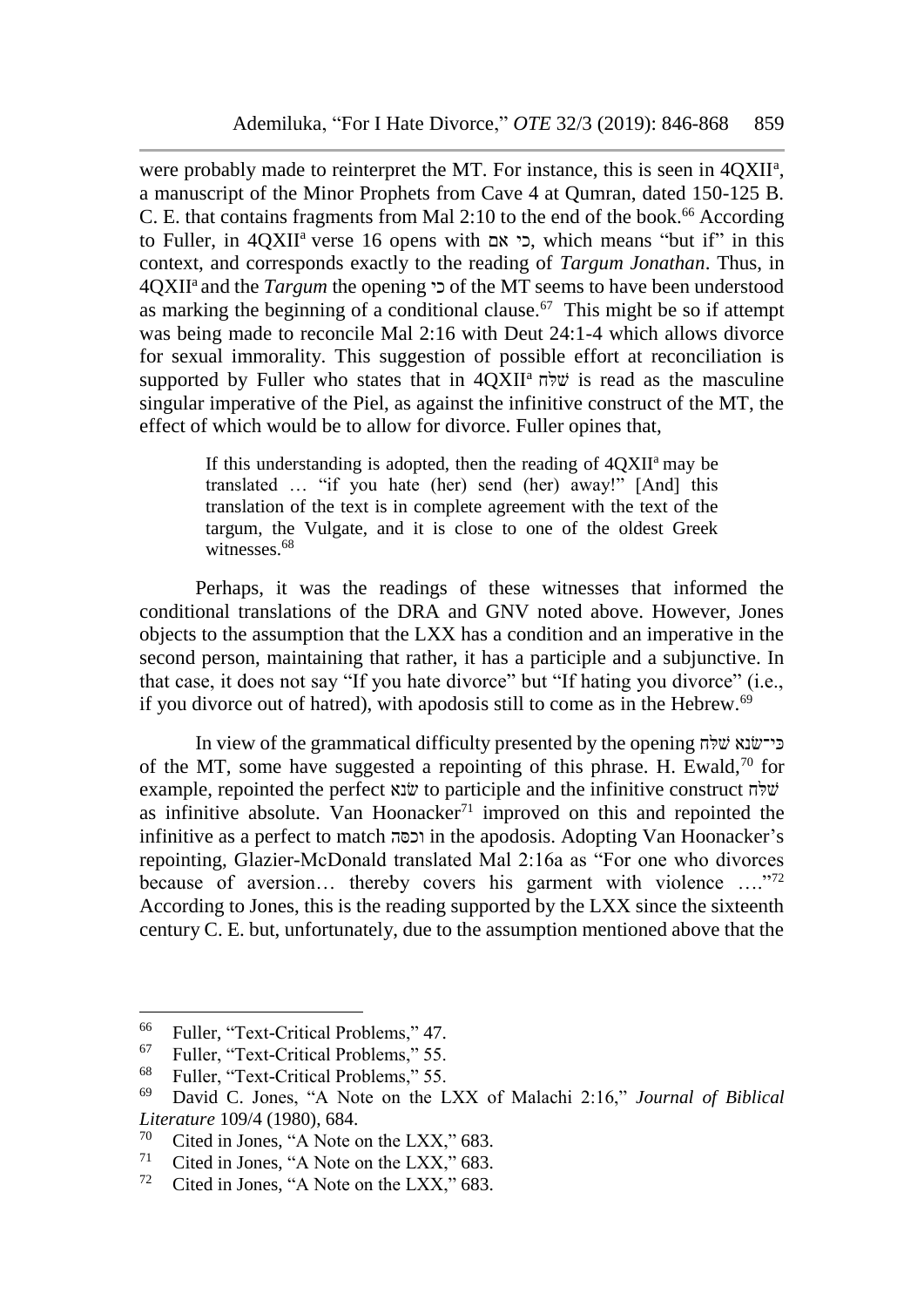LXX has a condition and an imperative, this "reading of the consonantal text has so far escaped notice."<sup>73</sup>

Thus, as earlier mentioned, the interpretive difficulty of Mal 2:16 lies in the correlation between the two clauses, $\vec{v}$ ו פי־שׂנא שלח) (For he hates sending away) and וכסה חמס על־לבושו (and he covers violence upon his garment). Since both clauses are in the third person singular, as Zehnder plausibly suggests they should have the same subject. The traditional translation "For I hate divorce …" loses sight of this fact and introduces "a change of subject between the two halves of verse 16a [which] seems to be unnecessary and cumbersome."<sup>74</sup> As earlier noted, the same problem is manifest in the translations of the DRA and GNV that put the first clause in the second person singular and the other in the third person. The most probable reconstruction would then have to start with making the two clauses to have the same subject, while recognising that the first clause is a protasis and the second one its apodosis.<sup>75</sup> To achieve this, שנאׂ is interpreted as  $Q$ al participle (i.e., 'hates' in this context), and  $\vec{q}$  w as Piel third person masculine singular perfect but read in the present simple (i.e., 'sends away').<sup>76</sup> Following this reconstruction the sentence would read "For [he] who hates and divorces covers his garment with violence."<sup>77</sup> This suggestion agrees with Glazier-McDonald's recommendation: "For one who divorces because of aversion … thereby covers his garment with violence …."<sup>78</sup> Jones is also of the view that "this makes excellent sense in the context, and the translations of NEB and the New Vulgate Edition, among others, reflect the same reading of the text."<sup>79</sup> As earlier seen, this translation is also close to those of the ESV and the NIV. One factor that commends this interpretation over the traditional translation "For I hate divorce..." as rightly emphasised by Hugenberger, is that "it understands" the subject of 'hate' as the divorcing husband, rather than God."<sup>80</sup> Moreover, this interpretation is more probable than the traditional one as the latter's apparent blanket condemnation of divorce would contradict the more lenient view of divorce in Deut 24:1-4.<sup>81</sup> As Zehnder puts it, "the interpretation of outright rejection of divorce by Yahweh would be astonishing" not only in view of Deut 24:1-4 but also of the attitude to divorce in Ezra  $10^{82}$  In respect to Deut 24:1-4, there are indications that the text prominently influenced Jewish custom on divorce in later Judaism. This is reflected, for example, in Mt 19:3-12 where

<sup>73</sup>  $^{73}$  Jones, "A Note on the LXX," 684.<br> $^{74}$  Zahndar, "A Freeh Look," 253

 $\frac{74}{75}$  Zehnder, "A Fresh Look," 253.

 $\frac{75}{76}$  Zehnder, "A Fresh Look," 254.

 $\frac{76}{77}$  Zehnder, A Fresh Look," 254.

 $\frac{77}{78}$  Zehnder, A Fresh Look," 255.

<sup>&</sup>lt;sup>78</sup> Cited in Jones, "A Note on the LXX," 683.<br><sup>79</sup> Longs "A Note on the LXX" 683.

<sup>&</sup>lt;sup>79</sup> Jones, "A Note on the LXX," 683.<br><sup>80</sup> Hygenborger "Melechi" in New E

<sup>80</sup> Hugenberger, "Malachi," in *New Bible Commentary*, 887.

<sup>81</sup> Hugenberger, "Malachi," in *New Bible Commentary*, 887.

Zehnder, "A Fresh Look," 256.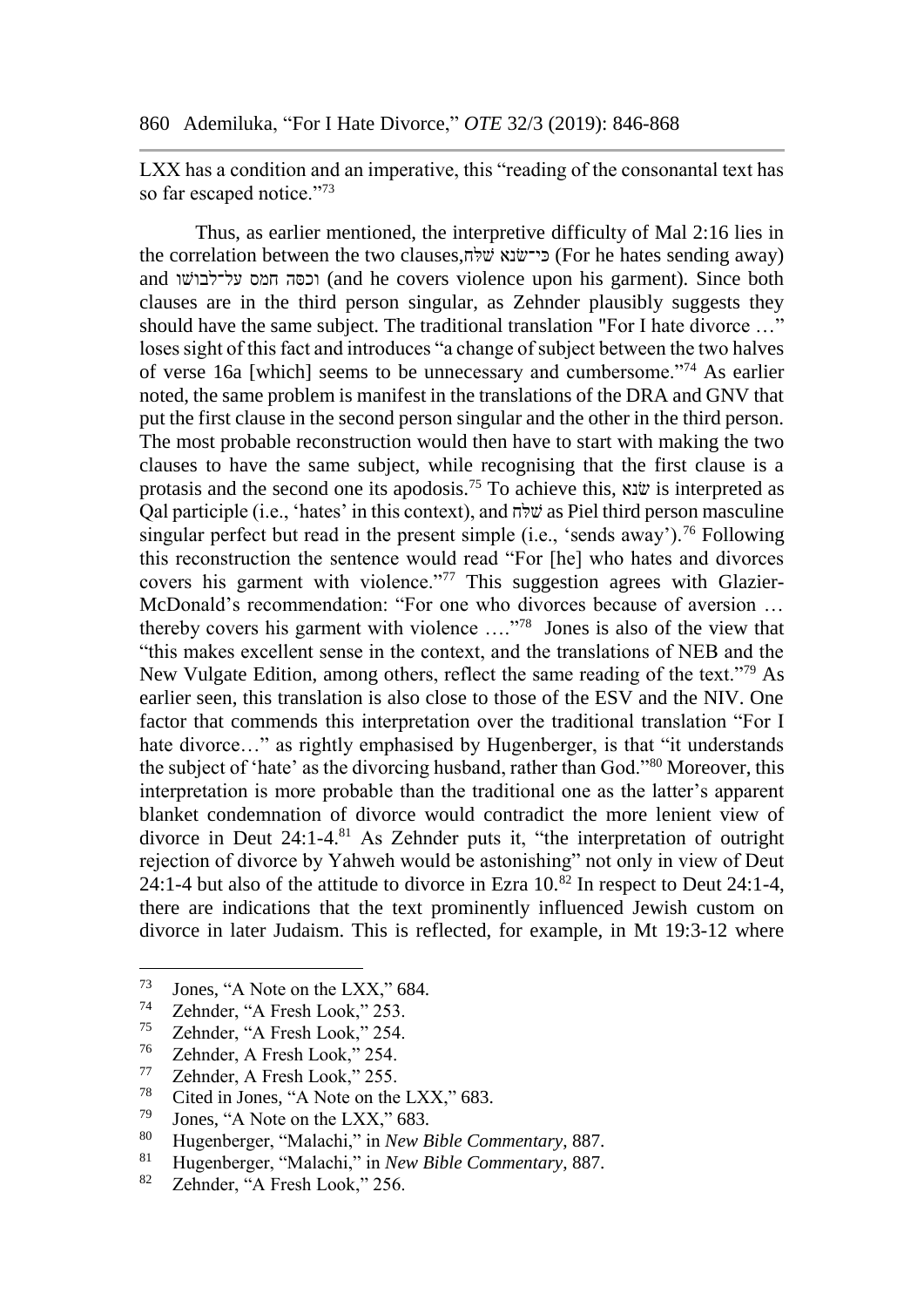Jesus apparently makes reference to Deut 24:1-4.<sup>83</sup>Another reason why the rendering of Mal 2:16a favoured here is plausible is that it makes redundant the clause שראלׂי אלהי יהוה אמר which in the MT renders the verse "unnecessarily cumbersome."<sup>84</sup> Zehnder affirms that this clause is considered to be secondary. According to him, apart from the fact that the phrase makes the verse unnecessarily difficult, it also does not appear elsewhere in Malachi, unlike the formula צבאות יהוה אמר which is found copiously in the book. The reason for the insertion is not clear, but it is conceivable that it was meant to strengthen the clause לחּשׁ שנאׂכי־ּ" as an exhortation to divorce or as a general prohibition of divorce."<sup>85</sup>

It is pertinent to point out that the interpretation of Mal 2:16 being suggested here, particularly in Glazier-McDonald's view, "For one who divorces because of aversion … thereby covers his garment with violence …" is in agreement with the conclusion that Mal 2:10-16 addresses the situation in which Jewish men were divorcing their native Jewish wives in order to marry women of foreign faiths. In that case the protasis לחּשׁ שנאׂכי־ּ describes how these Jewish men behaved: "they 'hate' their Israelite wives because they appear to them as inferior  $\ldots$  hence they expel" them.<sup>86</sup> Various suggestions have been made for the interpretation of the apodosis שוׁעל־לבו חמס סהּוכ. Some have suggested that it is possible  $\forall$ בו $\forall$  is used here metonymically to refer to the marriage covenant; the suggestion that is plausible in the context of Jewish marriage ceremonies, part of which was the spreading of garment over a woman to claim her as wife (cf. Ezk 16:8; Ruth 3:9; Deut 22:30).<sup>87</sup>However, in this passage שׁלבו is better understood "as a figurative expression of the person himself and his inner character;"<sup>88</sup> in that case, the expression שוׁעל־לבו חמס סהּוכ may "be understood to refer to the stain which the sin of divorce leaves, like the blood of a victim on the garment of the murderer."<sup>89</sup> This proposition may be buttressed by Zech 3:4 where a soiled cloth indicates uncleanness of heart.<sup>90</sup> In this way, if the protasis

<sup>83</sup> Jesus' contemporary Jewish society must have understood the law as permitting divorce. The Pharisees ask Jesus the question on divorce "in order to test him," i.e., possibly to know which of the contemporary views he supported. In Jesus' day there were the schools of Shamai that argued that Deut 24:1-4 allowed divorce due to adultery, and of Hillel who taught that the text permitted a man to divorce his wife for any reason (Craig S. Keener, *The IVP Bible Background Commentary: New Testament* [Illinois: IVP, 1993], 96; Jay E. Adams, *Marriage, Divorce and Remarriage in the Bible* [Philipsburg: Presbyterian & Reformed, 1980], 51).

 $^{84}$  Zehnder, "A Fresh Look," 257.<br> $^{85}$  Zehnder, "A Fresh Look," 257.

 $\frac{85}{86}$  Zehnder, "A Fresh Look," 257.

 $^{86}$  Zehnder, "A Fresh Look,"255.<br> $^{87}$  Zehnder, "A Fresh Look," 256.

<sup>&</sup>lt;sup>87</sup> Zehnder, "A Fresh Look," 256; Laney, "No Divorce and no Remarriage," 31.<br><sup>88</sup> Zehnder, "A Fresh Look," 256

<sup>&</sup>lt;sup>88</sup> Zehnder, "A Fresh Look," 256.<br><sup>89</sup> Laney, "No Diverse and no Bet

<sup>&</sup>lt;sup>89</sup> Laney, "No Divorce and no Remarriage," 31.<br><sup>90</sup> Laney, "No Divorce and no Remarriage" 31.

Laney, "No Divorce and no Remarriage," 31.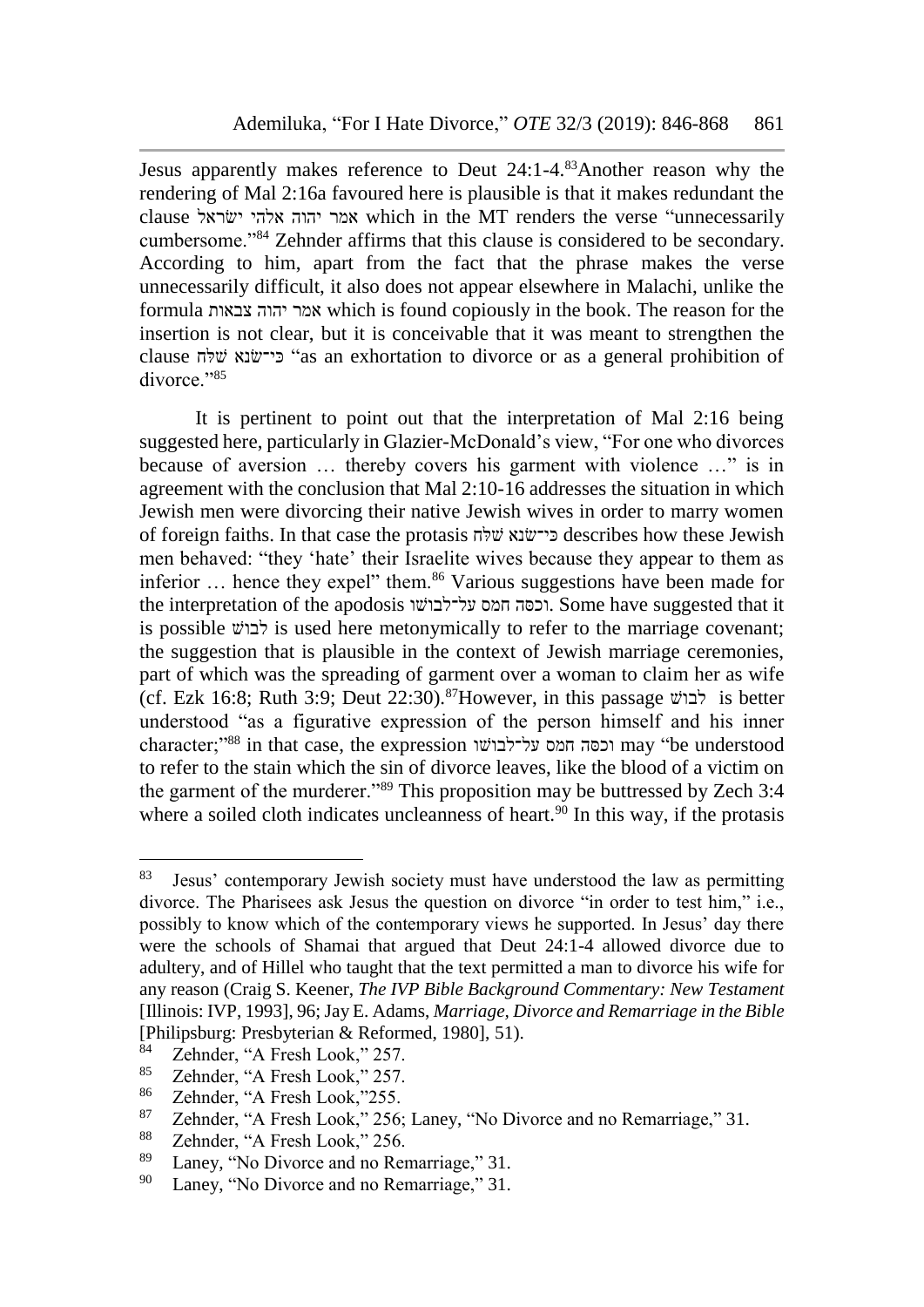לחּשׁ שנאׂכי־ּ describes the behaviour of the Jewish men who divorced their wives out of hate to marry foreign women, then the apodosis שוׁעל־לבו חמס סהּוכ further depicts divorce as "a severe wrong" from Yahweh's own evaluation.<sup>91</sup> In other words, although divorce is not illegal, "the expulsion of their wives in order to marry another woman of foreign faith is a moral wrong in the eyes of Yahweh."<sup>92</sup>According to Zehnder, the phrase על־לבושו nis a figurative description of all kinds of wrongdoing but here it is applied specifically to the men's act of divorcing their native wives in order to marry foreign women.<sup>93</sup> He who divorces for this reason covers his garment with violence, that is, "visibly defiles himself with violence."<sup>94</sup> This interpretation is further supported by texts where violence covering a person as garment refers metaphorically to character. For example, in Ps 73:6 the phrase "violence covers them as a garment" refers to the conduct of the wicked<sup>95</sup> (cf. Ps 109:18; Jer 2:34).

Thus, the popular translation of Mal 2:16 as "For I hate divorce, says the Lord..." misses the intent of the text. The translations such as those of the ESV and NIV which make the man who divorces, rather than God, the subject of the verse are the more probable translations. In this way, the text does not intend to say that God hates divorce; neither does it purport to prohibit divorce generally. Rather, it castigates certain Jewish men who hated and divorced their old native wives in order to marry women of foreign faiths. For the prophet, divorce for this reason amounts to treachery for two reasons. Firstly, the divorced wives were innocent since there is no hint that they were guilty of sexual immorality which could be reason for divorce according to Deut 24:1-4.<sup>96</sup> Secondly, the purpose of divorce was to marry women of non-Jahwistic tradition, which is against Mosaic Law, as earlier discussed. In other words, if the women were guilty of immorality, and the new wives were of the Yahweh-congregation, the men had no offense. In view of this, Mal 2:16 does not forbid divorce generally. As Edgar puts it, the text "cannot be automatically applied to all cases of divorce."<sup>97</sup> Therefore, in the contemporary times Mal 2:16 is relevant not as a prohibition of divorce, but in the context of wife abandonment especially for the purpose of

<sup>91</sup> <sup>91</sup> Zehnder, "A Fresh Look," 256.<br><sup>92</sup> Zehnder, "A Fresh Look," 256.

<sup>&</sup>lt;sup>92</sup> Zehnder, "A Fresh Look," 256.<br><sup>93</sup> Zehnder, "A Fresh Look," 256.

<sup>&</sup>lt;sup>93</sup> Zehnder, "A Fresh Look," 256.

<sup>94</sup> Hugenberger, "Malachi," in *New Bible Commentary*, 887.

<sup>95</sup> Alec J. Motyer, "Psalms," in *New Bible Commentary,* ed. Donald. A. Carson, Gordon J. Wenham, J. Alec Motyer, and Richard T. France (Nottingham: IVP, 1994), 532.

<sup>96</sup> Hugenberger, "Malachi," in *New Bible Commentary*, 887.

<sup>97</sup> Thomas R. Edgar, "Divorce and Remarriage for Adultery or Desertion," in *Divorce and Remarriage: Four Christian Views*, ed. Wayne House (Illinois: Intervarsity Press, 1990), 153; cf. Richards, "Divorce and Remarriage," 218.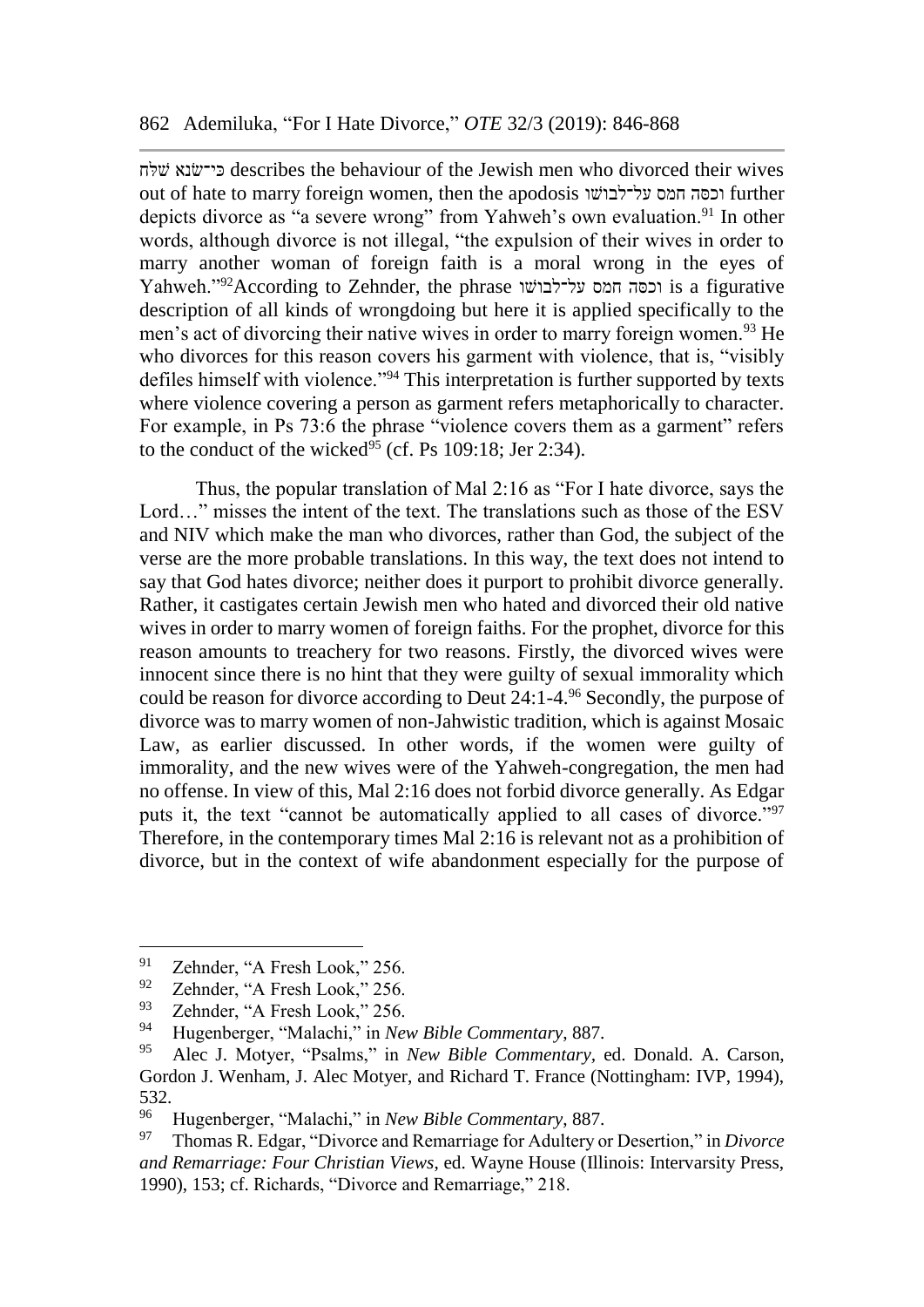pursuing other women. It is in this perspective that the text is applied to the Nigerian context in the section below.

## **F RELEVANCE OF MALACHI 2:16 IN THE NIGERIAN CONTEXT**

Abandonment or desertion of wife is a frequently occurring form of domestic violence towards women today.<sup>98</sup> It takes several forms but generally it involves "men going away from home and leaving the children and mother without any support."<sup>99</sup> A recent form of this violence is the so-called "transnational marriage" abandonment"<sup>100</sup> that is said to be common in the UK. According to Patel and Anitha, there are three main forms of this abuse, namely:

- a) a woman migrates to the UK after marriage and is abused and abandoned or is forced to flee within this country;
- b) a woman is brought to the UK and then deceived into returning to her home country on some pretext and abandoned there, while her husband returns to the UK, revokes her visa and initiates divorce proceedings;
- c) a woman is married or left behind in her home country following her marriage, usually with her in-laws, and is never sponsored to come to the UK.<sup>101</sup>

Anitha et al. report the prevalence of this type of "abandonment of wives by Indian-origin men domiciled in another country" particularly the UK.<sup>102</sup> However, marriage abandonment is not suffered by only Indian women; it is rampant also in Nigeria.

Due to the prevalence of abandonment of marriage in Nigeria the Nigerian Family Laws list it as one of the factors for which application for divorce can be

<sup>98</sup> Kunhiyop, *African Christian Ethics*, 244.

<sup>99</sup> ObyNwakwo, "Effectiveness of Legislation Enacted to Address Violence against Women in Nigeria," paper presented at Expert Group Meeting on Good Practices in Legislation on Violence against Women,United Nations Office, Vienna, Austria 26 to 28 May 2008, 4, online: [https://tinyurl.com/ybqoxkzo;](https://tinyurl.com/ybqoxkzo) cf. Udo Osisiogu, "Physical Abuse of Women in the Home: A Nigerian Perspective," *Humanities and Social Sciences Review* 05/3 (2016), 380.

<sup>&</sup>lt;sup>100</sup> Pragna Patel & SundariAnitha, "Transnational Marriage Abandonment: A New Form of Violence against Women?" *OpenDemocracy,*[https://tinyurl.com/yca5wow8.](https://tinyurl.com/yca5wow8)

<sup>101</sup> Patel &Anitha, "Transnational Marriage Abandonment," [https://tinyurl.com/yca5](https://tinyurl.com/yca5%20wow8)  [wow8;](https://tinyurl.com/yca5%20wow8) cf. SundariAnitha, Harshita Yalamarty& Anupama Roy, "Changing Nature and Emerging Patterns of Domestic Violence in Global Contexts: Dowry Abuse and the Transnational Abandonment of Wives in India," *Women's Studies International Forum* (2018), 8-9.

<sup>102</sup> Anitha et al., "Changing Nature and Emerging Patterns of Domestic Violence," 3.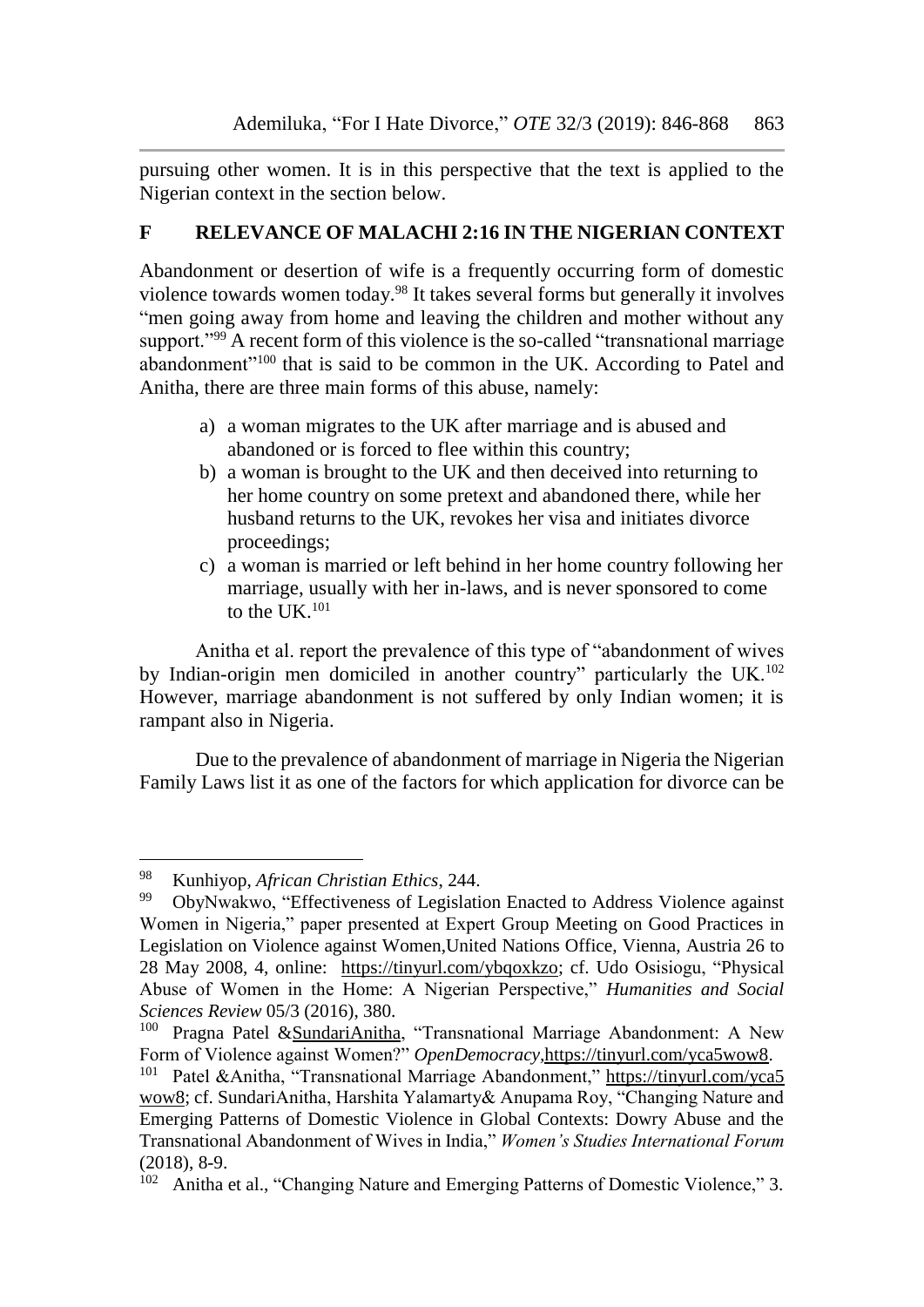granted in court.<sup>103</sup> Wife desertion takes different forms. In a reported case, "the husband forced his wife out of the matrimonial home, and abandoned her for three years without any maintenance."<sup>104</sup> Desertion may occur in the form of a husband isolating his wife completely even when they still live together in the same house. In such a case the husband "cooks his own food, sleeps in a separate room, denies his wife sex and fails to communicate with her."<sup>105</sup> Another form of marriage abandonment happens when a man deliberately moves out of the matrimonial home without the consent of his wife, leaving her and the family to their own fate. There are cases where a "husband travels out of the country, in search of greener pastures, and never comes back to his wife(family) or gets married to (or cohabitates permanently) with another woman. … This is the present reality of lots of married people in Nigeria."<sup>106</sup>Another type of wife desertion in Nigeria has to do with men entering into extra-marital love affairs. They begin to come home late or spending some nights out of the matrimonial home. In such a home the wife and the children become destitute if the husband is the sole bread winner of the family. This behaviour is reminiscent of that of the so-called 'sugar daddies' who are well known in Nigeria. The term is used to describe elderly men who enter into illicit love affairs with young girls of the age of their own children, thereby abandoning their wives and families.<sup>107</sup> Wife abandonment may, therefore, not necessarily involve official divorce, but the women who are thus maltreated fare little better than being divorced. Sometimes an abandoned wife may not even know the whereabouts of her husband for months, sometimes for years. Apart from the resulting insecurity in the home, the woman may also be saddled with the responsibility of looking for her husband. In some instances, instead of her in-laws being there to sympathise with the deserted woman, they threaten to do her the worst harm if their relative is not found. They may even blame her for the man's disappearance, sometimes accusing the woman of possibly using her husband for rituals. To this end, a deserted wife may face a lot of psychological suffering. Mal 2:16 condemns this act as treachery and violence against women whether it involves divorce or not. However, it is pertinent to note that sometimes a man's extra-marital affair is caused by his wife's misdemeanour. Some men may use this form of abuse as a

<sup>103</sup> Andreas Rahmatian, "Termination of Marriage in Nigerian Family Laws: the Need for Reform and the Relevance of the Tanzanian Experience," *International Journal of Law, Policy and the Family* 10, (1996),286.

<sup>&</sup>lt;sup>104</sup> Hightower Lawyers, "When a Spouse Abandons Marriage after the Wedding," *Legalnaija*, online, https://www.legalnaija.com/2017/02/desertion-when-spouseabandons-marriage.html.

<sup>&</sup>lt;sup>105</sup> Hightower Lawyers, "When a Spouse Abandons Marriage after the Wedding," https://www.legalnaija.com/2017/02/desertion-when-spouse-abandons-marriage.html.

<sup>&</sup>lt;sup>106</sup> Hightower Lawyers, "When a Spouse Abandons Marriage after the Wedding," https://www.legalnaija.com/2017/02/desertion-when-spouse-abandons-marriage.html. <sup>107</sup> Lola Delano, "Sexual Abuse and Violence in Sub-Saharan Africa," *Advocates for Youth*, online, [https://tinyurl.com/q5her32.](https://tinyurl.com/q5her32)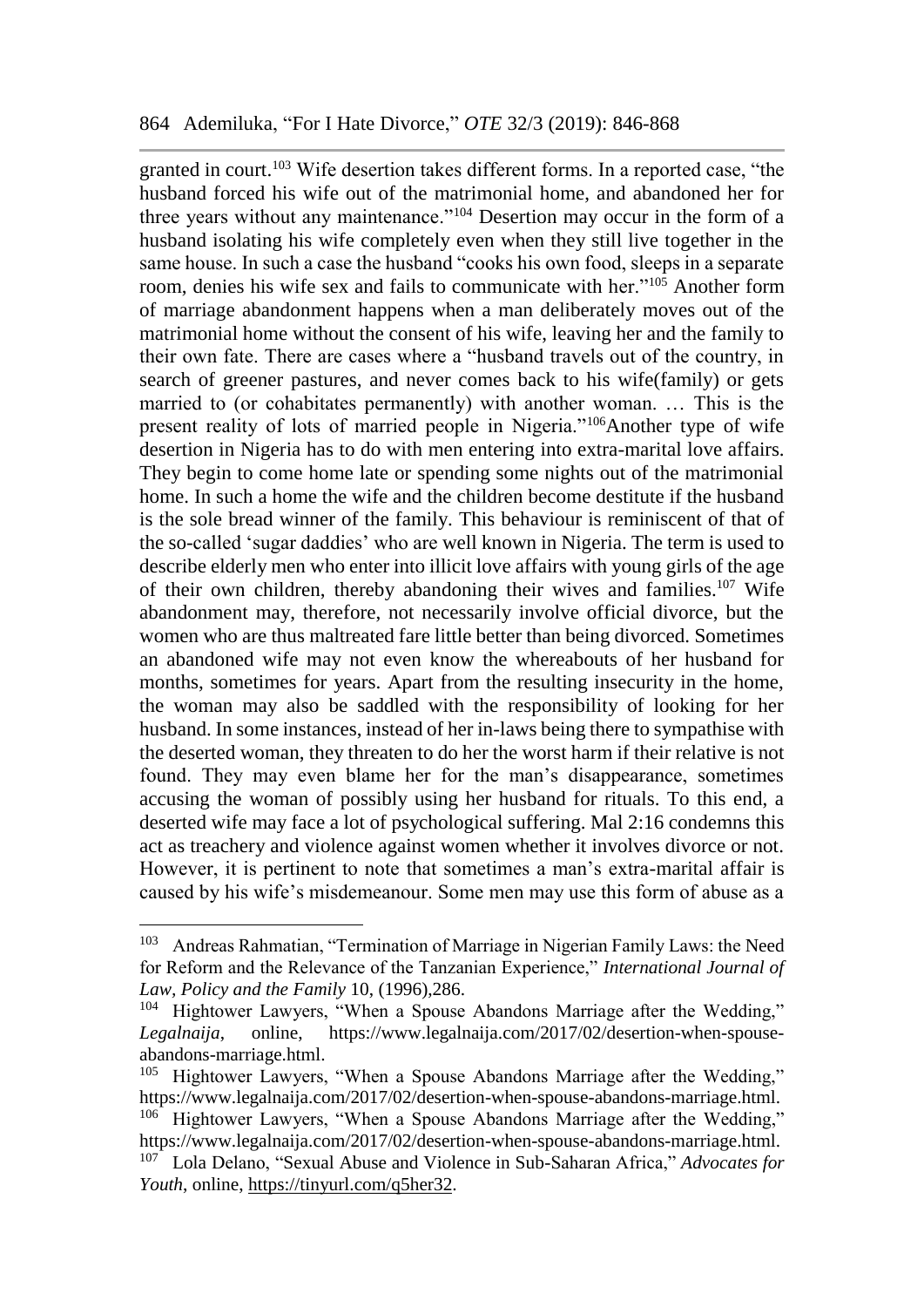response to women "who nag, disobey or want to take over the seat of authority from the man, who is always revered as the head of the house."<sup>108</sup> Other attitudes of a woman that can push a man into extra-marital affair include denial of conjugal rights, laziness in performing her house duties, among others.<sup>109</sup> These traits may induce the husband to begin to avoid his home, seeking peace elsewhere.

It is important to note, however, that although Mal 2:16 focuses specifically on Jewish men who abandoned their native wives for non-native women, in Nigeria the message of the prophet is applicable also to women who are treacherous towards their husbands. It is common knowledge in Nigeria that, like their male counterparts, some married women similarly indulge in extramarital affairs. In some cases such women eventually leave their husbands for other men, sometimes leaving their children behind. This type of scenario is illustrated in the case between James Nnanna and his wife, Jane. The Customary Court in Aba-la-Ohazu in Abia State dissolved their marriage on account of Jane's wilful desertion of her matrimonial home for several years.<sup>110</sup> In cases such as this, the same economic and psychological effects that a deserted woman suffers are applicable to an abandoned husband. Therefore, the message of Malachi is applicable also to women who are treacherous in this way.

## **G CONCLUSION**

 $\overline{a}$ 

In some English translations of Mal 2:16 God is reported as saying he hates divorce. Hence, for some churches and preachers in Nigeria the text is the handiest biblical passage in support of prohibition of divorce. This attitude, however, ignores a few other English versions that make the man who divorces, rather than God, the subject of hating and divorcing. The research found that Mal 2:16 castigates certain Jewish men in the post-exilic community who divorced their native wives in order to marry women of foreign faiths. It was also discovered that in view of other OT texts, particularly Deut 24:1-4 that favours divorce, Mal 2:16 could not have prohibited it as implied in some English versions. Rather, what the text condemns is treachery on the part of these men in terms of abandoning their wives for other women. Mal 2:16 is therefore relevant in contemporary Nigeria, not as a prohibition of divorce, but in the context of wife abandonment, which is a form of women abuse today not only in Nigeria but in many parts of the world. In this regard the passage speaks to men who desert their wives and families to pursue other women. The prophet says this is

<sup>108</sup> Monica Agene, "The Reality of Domestic Violence in Nigeria," *Women for Women International*, online, [https://tinyurl.com/yc4g5gfv.](https://tinyurl.com/yc4g5gfv)

<sup>109</sup> Joseph Enuwosa, "Africentric Hermeneutics: Divorce Option in Matthew 5:32 in Urhobo Cultural Context," *African Journal of Biblical Studies* XXIII/I (2005), 60.

Hightower Lawyers, "When a Spouse Abandons Marriage after the Wedding," https://www.legalnaija.com/2017/02/desertion-when-spouse-abandons-marriage.html.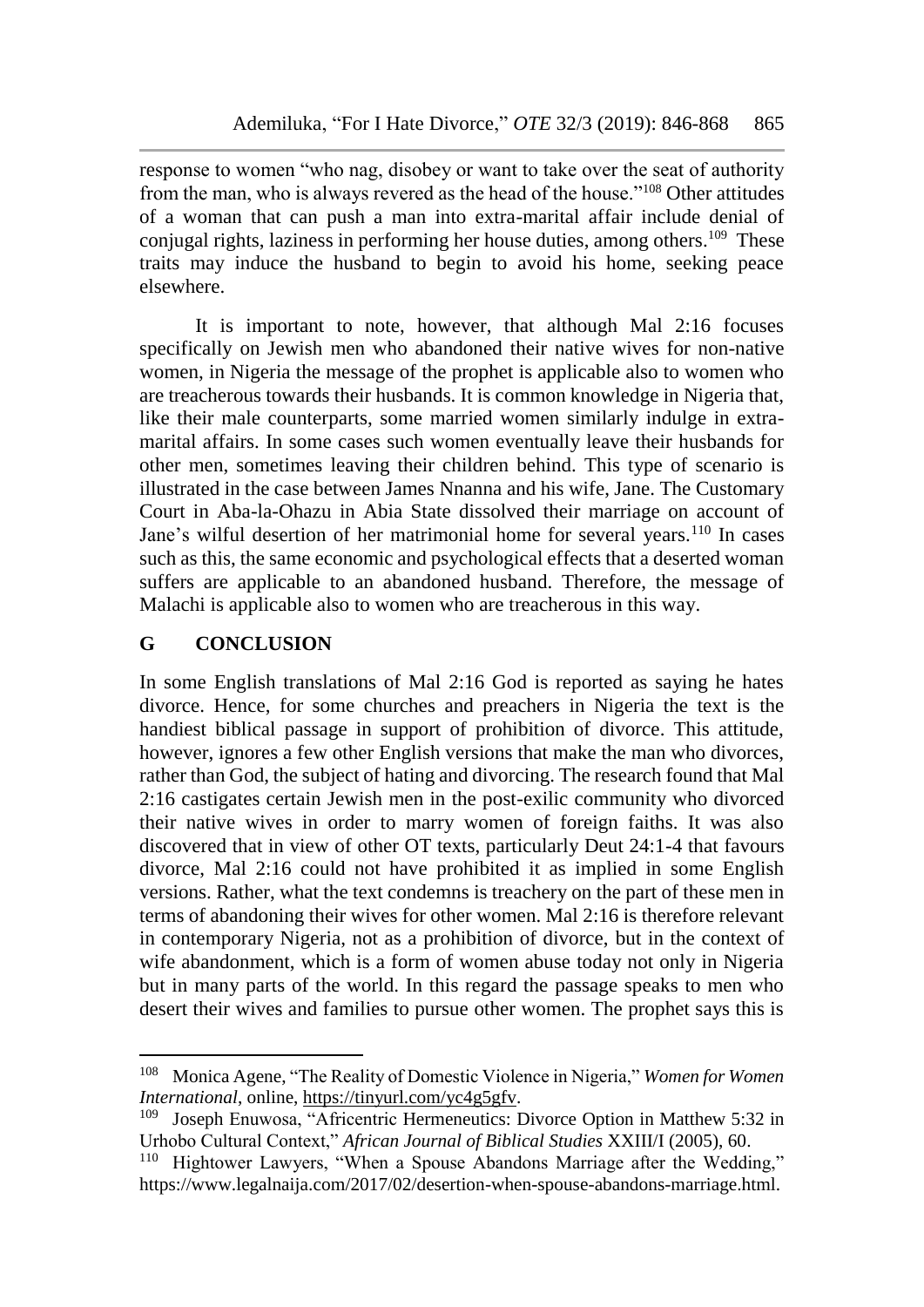treachery, whether or not the act involves divorce. Implicitly, it is also treachery on the part of women who similarly abandon their husbands and families for other men.

#### **BIBLIOGRAPHY**

- Abasili, Alexander I., 2011. "Seeing Tamar through the Prism of African Woman: A Contextual Reading of Genesis 38." *Old Testament Essays* 24/3 (2011): 555-573.
- Adams, Jay E. *Marriage, Divorce and Remarriage in the Bible*. Philipsburg: Presbyterian & Reformed, 1980.
- Adesanya, Bambo. "Marriage, Divorce and Succession: The Legal Aspects. Paper presented at a seminar marking the tenth anniversary of the Diocese of Lagos West on 12 June 2009," https://tinyurl.com/y7yxd34v.
- Agene, Monica. "The Reality of Domestic Violence in Nigeria." *Women for Women International*, [https://tinyurl.com/yc4g5gfv.](https://tinyurl.com/yc4g5gfv)
- Anenga, Usha. "Role of the Church in Marriage." *The Guardian* 26 November 2017. [https://guardian.ng/opinion/role-of-the-church-in-marriage/.](https://guardian.ng/opinion/role-of-the-church-in-marriage/)
- Anitha, Sundari, Harshita Yalamarty and Anupama Roy. "Changing Nature and Emerging Patterns of Domestic Violence in Global Contexts: Dowry Abuse and the Transnational Abandonment of Wives in India." *Women's Studies International Forum* (2018):1-33. [https://doi.org/10.1016/j.wsif.2018.05.005.](https://doi.org/10.1016/j.wsif.2018.05.005)
- Anon. "Pastor Adeboye's Advice on Marriage: God Hates Divorce." *NaijaGist.com*, [https://naijagists.com/pastor-adeboyes-advice-on-marriage-god-hates-divorce/.](https://naijagists.com/pastor-adeboyes-advice-on-marriage-god-hates-divorce/)
- Anon. "Can a Christian Divorce and Remarry?" *Nairaland Forum,*https://www.naira land.com/3120389/christian-divorce-remarry.
- Anon. "Divorce Law and Practices among Christians." *Refworld Nigeria*, http://www. refworld.org/docid/50aa3f7a2.html.
- Baloyi, M. Elijah. "Gendered Character of Barrenness in an African Context: An African Pastoral Study." *In Die Skriflig* 51/1, a2172. [https://doi.org/10.4102/](https://doi.org/10.4102/%20ids.v51i1.2172)  [ids.v51i1.2172.](https://doi.org/10.4102/%20ids.v51i1.2172)
- Boloje, Blessing O. "Malachi's use of תורהּ in Dialogue with the Wisdom Tradition of Proverbs." *Old Testament Essays* 31/1 (2018): 243-263. [https://doi.org/10.](https://doi.org/10.%2017159/2312-3621/2018/v31n1a12)  [17159/2312-3621/2018/v31n1a12.](https://doi.org/10.%2017159/2312-3621/2018/v31n1a12)
- Dada, Amos. "Don't Divorce Your Spouse." *Nigeriaworld*, https://nigeriaworld.com /feature/publication/amos-dada/061817.html.
- Delano, Lola. "Sexual Abuse and Violence in Sub-Saharan Africa." *Advocates for Youth*, https://tinyurl.com/q5her32.
- Drane, John. *Introduction to the Bible* 2<sup>nd</sup> ed. Minneapolis: Fortress, 2012.
- Edgar, Thomas R. "Divorce and Remarriage for Adultery or Desertion." Pages 151-196 in *Divorce and Remarriage: Four Christian Views*. Edited by Wayne H. House. Illinois: Intervarsity Press, 1990.
- Egede, Hephzibah. "The Social Stigmatisation of Involuntary Childless Women in Sub-Saharan Africa: The Gender Empowerment and Justice Case for Cheaper Access to Assisted Reproductive Technologies?" PhD Thesis, Cardiff University, Wales.
- Emenusiobi, Mary R. ["Africa: A Continent of Love for Life and Children.](http://maryrosanna4life.blogspot.com/2013/09/africa-continent-of-love-for-life-and.html)" *Evangelsuslife Africa*, [http://maryrosanna4life.blogspot.com/.](http://maryrosanna4life.blogspot.com/)
- Enuwosa, Joseph. "Africentric Hermeneutics: Divorce Option in Matthew 5:32 in Urhobo Cultural Context." *African Journal of Biblical Studies* XXIII/I (2005): 49-72.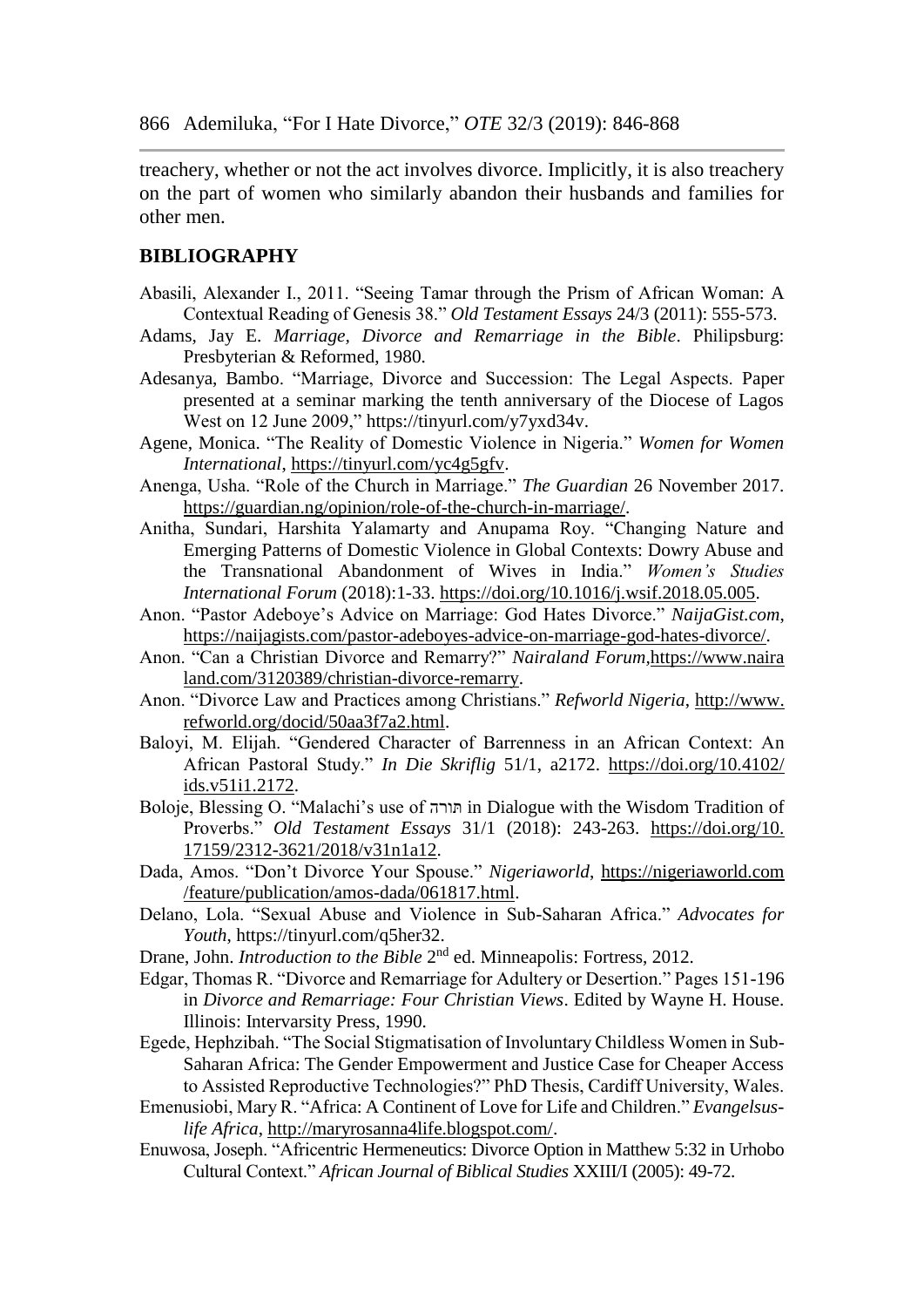- Ewald, G.H.A. *Commentary of the Prophets of the OT*. Translated by J. F. Smith. London: Williams, 1881.
- Fayemiwo, Moshood, "Born-again Christians and their Worldly Views on Marriage." *Nigeriaworld*, https://nigeriaworld.com/feature/publication/fayemiwo/103117.html.
- Fuller, Russell. "Text-Critical Problems in Mal 2:10-16." *Journal of Biblical Literature* 110/1 (1991): 47-57.
- Gertz, J. Christian, Angelika Berlejung, Konrad Schmid, & Markus Witte. *T&T Clark Handbook of the Old Testament.* London: T&T Clark Int'l, 2012.
- Glazier-McDonald, Beth. "Intermarriage, Divorce, and the *Bat-'el Nekar*: Insights into Mal 2:10-16." *Journal of Biblical Literature* 106/4 (1987): 603-611. https://doi. org/10.2307/3260822.
- Harris, R. Laird, Gleason L. Archer, Jr., and Bruce K. Waltke, eds. *Theological Wordbook of the Old Testament*. 2 vols. Chicago: Moody Publisher, 1980.
- Hightower Lawyers. "When a Spouse Abandons Marriage after the Wedding." *Legalnaija,* https://www.legalnaija.com/2017/02/desertion-when-spouse-abando ns-marriage.html
- Hugenberger, Gordon P. "Malachi." Pages 883-889 in *New Bible Commentary*. Edited by Donald. A. Carson, Gordon J. Wenham, J. Alec Motyer, and Richard T. France. Nottingham: IVP, 1994.
- Jones, C. David. "A Note on the LXX of Malachi 2:16." *Journal of Biblical Literature* 109/4 (1980): 683-685.
- Keener, Craig S. *The IVP Bible Background Commentary: New Testament*. Illinois: IVP, 1993.
- Kunhiyop, Samuel W. *African Christian Ethics*. Nairobi: Word Alive, 2008.
- Laney, Carl J. "No Divorce and no Remarriage." Pages 15-54 in *Divorce and Remarriage: Four Christian Views*. Edited by Wayne H. House. Illinois: Intervarsity Press, 1990.
- Leadership Editor. "Court Dissolves Marriage over Wife Desertion of Matrimonial Home." *Leadership Newspaper* 15 May 2017. Online: [https://leadership.ng/](https://leadership.ng/%202017/05/15/court-dissolves-marriage-wife-desertion-matrimonial-home/)  [2017/05/15/court-dissolves-marriage-wife-desertion-matrimonial-home/.](https://leadership.ng/%202017/05/15/court-dissolves-marriage-wife-desertion-matrimonial-home/)
- Longman, Tremper III & Raymond B. Dillard. *An Introduction to the Old Testament*. Grand Rapids, Michigan: Zondervan, 2006.
- "Marriage and the Family in Africa." *Unlabelled*, http://www.cormacburke.or.ke/ [node/288.](http://www.cormacburke.or.ke/%20node/288)
- Matthews, Victor H. *The Hebrew Prophets and Their Social World: An Introduction.* Grand Rapids: Baker Academic, 2012.
- Mbiti, John S. *African Religions and Philosophy*. London: Heineman, 1969.
- Moore, Tessy. "Why it's Hard to get a Divorce in Catholic Church." *City People Magazine* May 11, 2017. Online: [http://www.citypeopleonline.com/hard-get](http://www.citypeopleonline.com/hard-get-divorce-catholic-church/)[divorce-catholic-church/.](http://www.citypeopleonline.com/hard-get-divorce-catholic-church/)
- Motyer, Alec J. "Psalms." Pages 485-583 in *New Bible Commentary*. Edited by Donald. A. Carson, Gordon J. Wenham, J. Alec Motyer, and Richard T. France. Nottingham: IVP, 1994.
- Nwakwo, Oby. "Effectiveness of Legislation Enacted to Address Violence against Women in Nigeria." Paper presented at expert group meeting on good practices in legislation on violence against women,United Nations Office, Vienna, Austria 26 to 28 May 2008. Pages 1-49. Online: [https://tinyurl.com/ybqoxkzo.](https://tinyurl.com/ybqoxkzo)